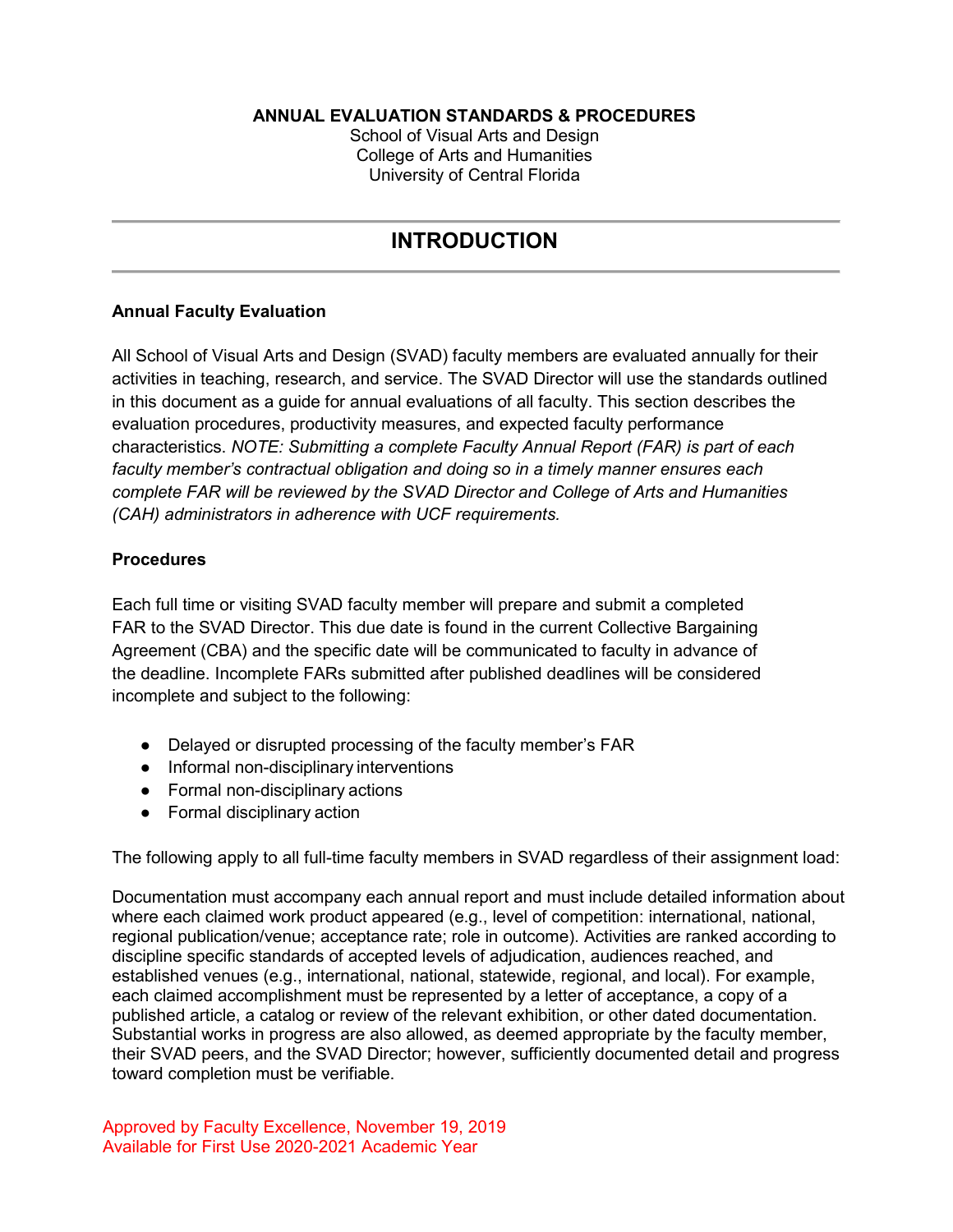While evaluating faculty performance in areas related to their assigned duties, the Director will use the FAR, and any interpretive comments and supporting documentation that the faculty member deems appropriate, resulting in a set of ratings that accurately describes the performance of each faculty member. *NOTE: For more information concerning the evaluation process, please refer to the current Collective Bargaining Agreement's Processes for and Sources of Evaluation section.*

After receiving the written evaluation from the SVAD Director, each faculty member will be asked to sign the AA-17 Form. This act of signing indicates the faculty member has received the AA-17, but does not indicate that they approve of all contents within it. Moreover, the faculty member may choose to respond to the annual review in writing; this written response also becomes a part of that faculty member's file.

Faculty will also be offered the opportunity to discuss the evaluation with the evaluator (face-toface). This review should provide feedback on research, teaching, and service. All faculty have the opportunity to discuss the evaluation with the Director upon request. The purpose of the face-to-face meetings will be to discuss:

- a. Productivity during the evaluation period
- b. Rating of teaching, research, and service
- c. Overall rating
- d. Next year's plan and goals
- e. Open time to discuss any other issues, needs, or concerns

*NOTE: If the faculty member is not satisfied with the outcome of this meeting with the Director, the faculty member may elect to raise any concerns to the appropriate College level Associate Dean handling personnel issues.*

# **Rating Scales**

Each faculty member will be given an overall performance assessment based on the individual ratings earned in activities including teaching, research, service, and other assigned duties. The overall rating will be determined mathematically using the portion of FTE (Full Time Equivalent) assigned for each activity and listed in the Faculty Activity System. The total FTE for a full-time faculty member must add up to 1.00 (or 100%). Generally, each three credit-hour course taught is assigned 0.22 FTE (or 22%), resulting in a total teaching assignment of three courses per semester (fall/spring) for a full-time tenured or tenure-earning faculty member (or a total of six courses during an academic year). This assignment translates into a teaching load of 0.66 (or 66%), as shown in the chart below. The remainder of the faculty member's assignment is apportioned between research 0.22 (or 22%) and service 0.12 (12%) respectively, unless agreed upon in writing by the faculty member, SVAD Director, and CAH Dean. While it is understood that these percentages may change in the course of a semester to reflect changing workloads, the chart below shows how a standard three-course load for a faculty member would be weighted.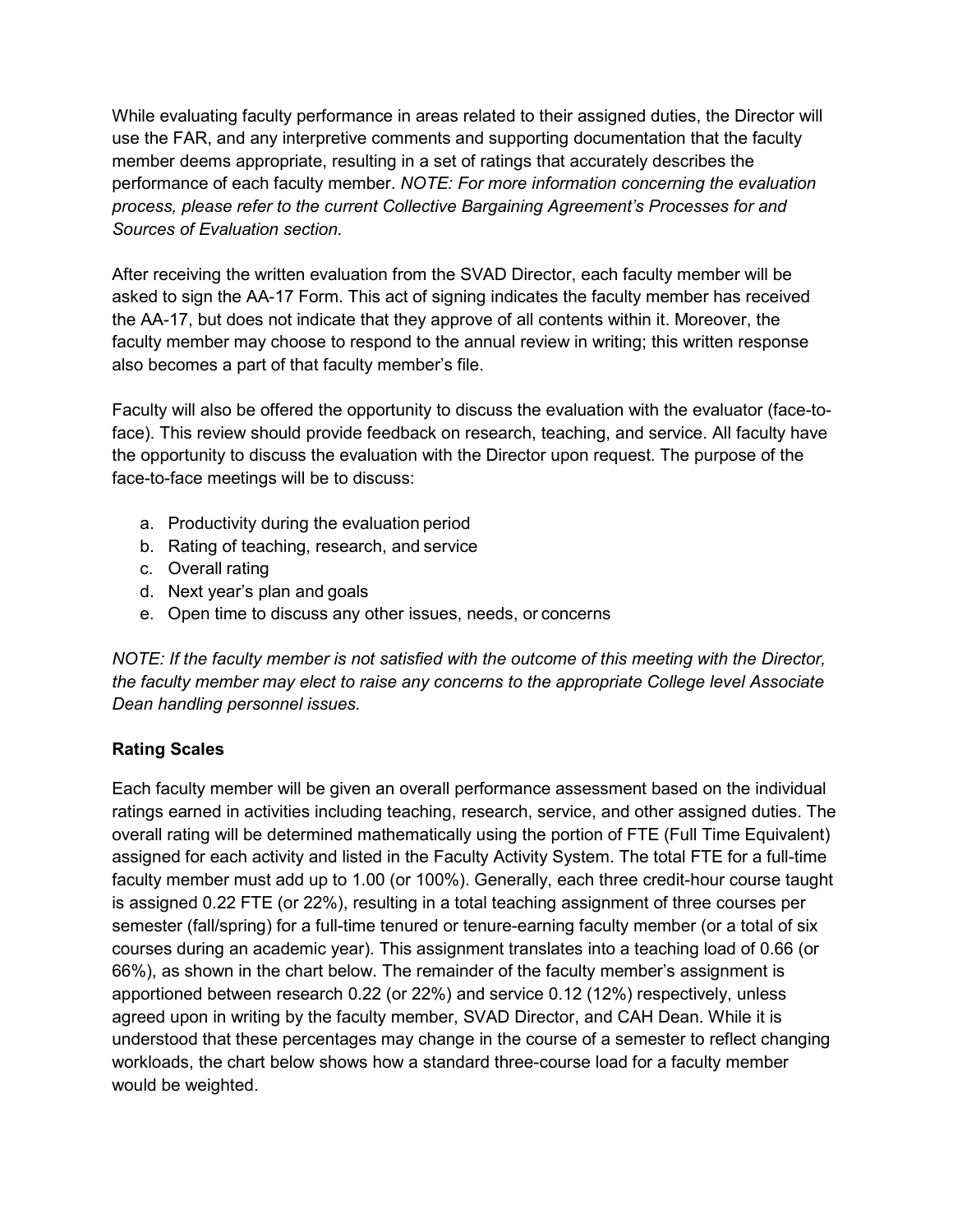Professors, Associate Professors, and Assistant Professors:

| <b>Assigned</b><br><b>Activity</b> | Courses taught (3 per semester/6 per<br>year) |     |
|------------------------------------|-----------------------------------------------|-----|
| Teaching                           | (0.66)                                        | 66% |
| Research                           | (0.22)                                        | 22% |
| Service                            | (0.12)                                        | 12% |

Instructors, Lecturers, and Research Associates:

The assigned FTE for Instructors, Lecturers, and Research Associates do not require the 0.22 (or 22%) research component. Accordingly, unless agreed upon in writing by the faculty member and the appropriate SVAD and College-level administrators, Instructors, and Lecturers perform a 4/4 teaching load (fall/spring), which amounts to 0.88 (or 88%) teaching and 0.12 (or 12%) service.

| <b>Assigned</b><br><b>Activity</b> | <b>Courses taught</b> (4 per semester/8 per<br>year) |     |
|------------------------------------|------------------------------------------------------|-----|
| Teaching                           | (0.88)                                               | 88% |
| Service                            | (0.12)                                               | 12% |

The rating scale for all professional activity areas and the overall evaluation score will be based on the scale in the following table:

| <b>Evaluation</b>  | <b>Point Values</b> | <b>Rating Scale Points</b> |
|--------------------|---------------------|----------------------------|
| Outstanding        |                     | $3.50 - 4.00$              |
| Above Satisfactory | 3                   | $2.50 - 3.49$              |
| Satisfactory       | 2                   | $1.50 - 2.49$              |
| Conditional        |                     | $0.50 - 1.49$              |
| Unsatisfactory     |                     | .49 or below               |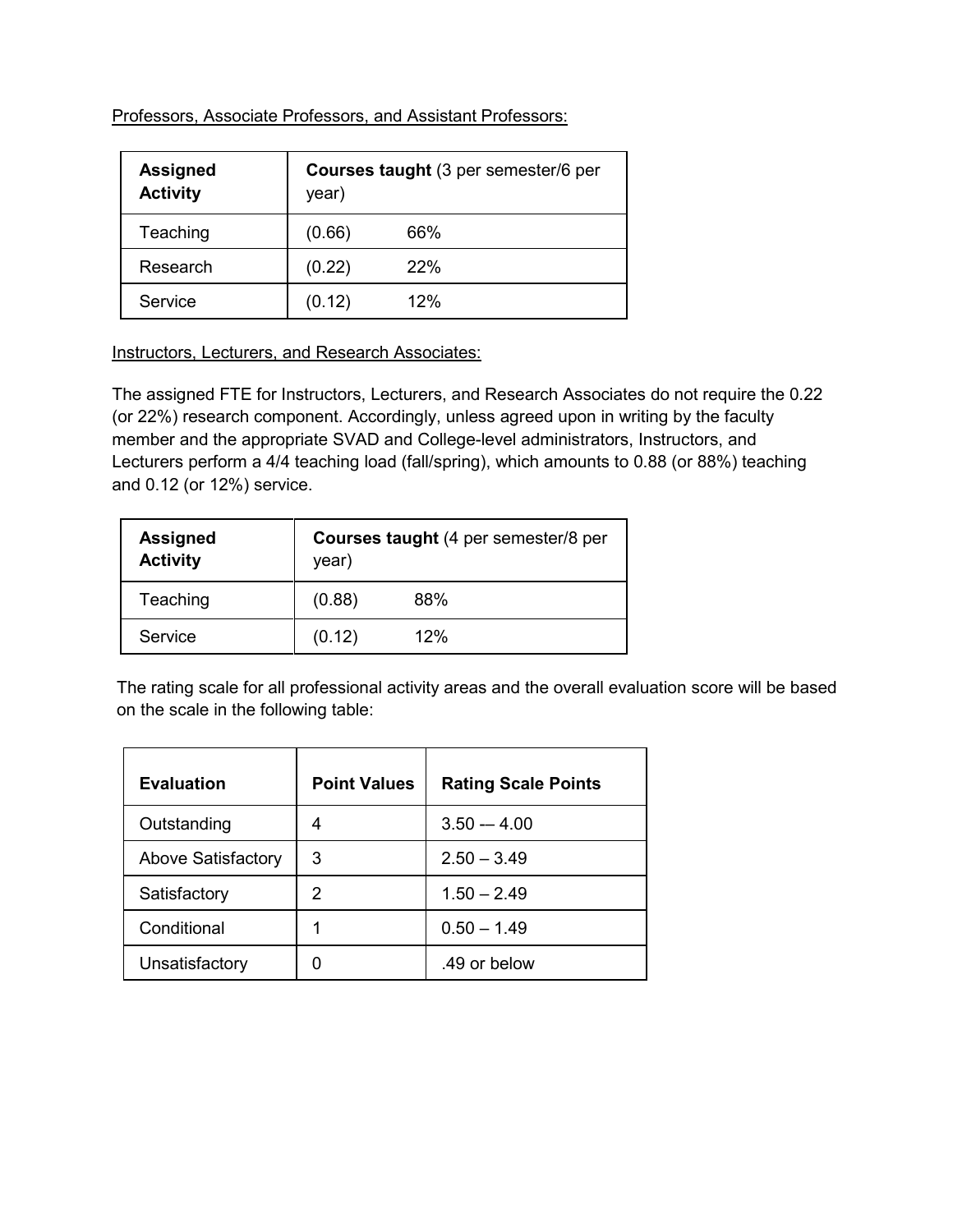# **The Annual Evaluation and its Relation to Other Kinds of Evaluation**

The Collective Bargaining Agreement provides for three separate evaluations: Annual Evaluations (for which this AESP defines the terms of reference), Cumulative Progress Evaluations (CPEs), and Sustained Performance Evaluations (SPEs).

### Annual Evaluations (AA-17):

While Annual Evaluations are included in promotion and tenure applications, their primary intent is to evaluate all faculty on an annual basis, regardless of rank, assignment, or promotion/tenure intentions. The Annual Evaluation is the central evaluative document in relation to a faculty member's annual assignment.

### Cumulative Progress Evaluations (CPE):

CPEs serve explicitly as a multi-year assessment of a faculty member's progress toward promotion/tenure. As such, it is conceivable that someone could earn a satisfactory or higher on Annual Evaluations for multiple years, and yet receive a CPE that indicates that he/she is not on track for promotion/tenure. It is crucial that candidates for promotion/tenure regard the CPE as the central evaluative document and most useful guide in the promotion and tenure process.

## Sustained Performance Evaluation (SPE):

Tenured faculty will follow the guidelines provided in the BOT-UFF Collective Bargaining Agreement in carrying out the SPE as summarized in this section. A faculty member's sustained performance will be evaluated on a specific periodic basis as outlined by the current collective bargaining agreement.

# **EXPECTED PERFORMANCE MEASURES: ALL FACULTY MEMBERS**

# **SECTION 1: TEACHING**

Teaching is primary to the mission of the institution and a key aspect of a faculty member's assigned duties. Therefore, solid proof of ongoing teaching excellence is a major component of the annual evaluation.

### **Teaching Examples and Guidelines**

While not exhaustive or rank ordered, the examples listed below represent the types of activities that should show evidence of strong performance in the teaching section of a faculty member's dossier. However, not all bullet points hold equal value or meaning, nor do the subcategories within a given description. It is the responsibility of the faculty member to substantiate all claims with clear and compelling evidence.

a. Possesses comprehensive and original knowledge of the subject(s) and demonstrates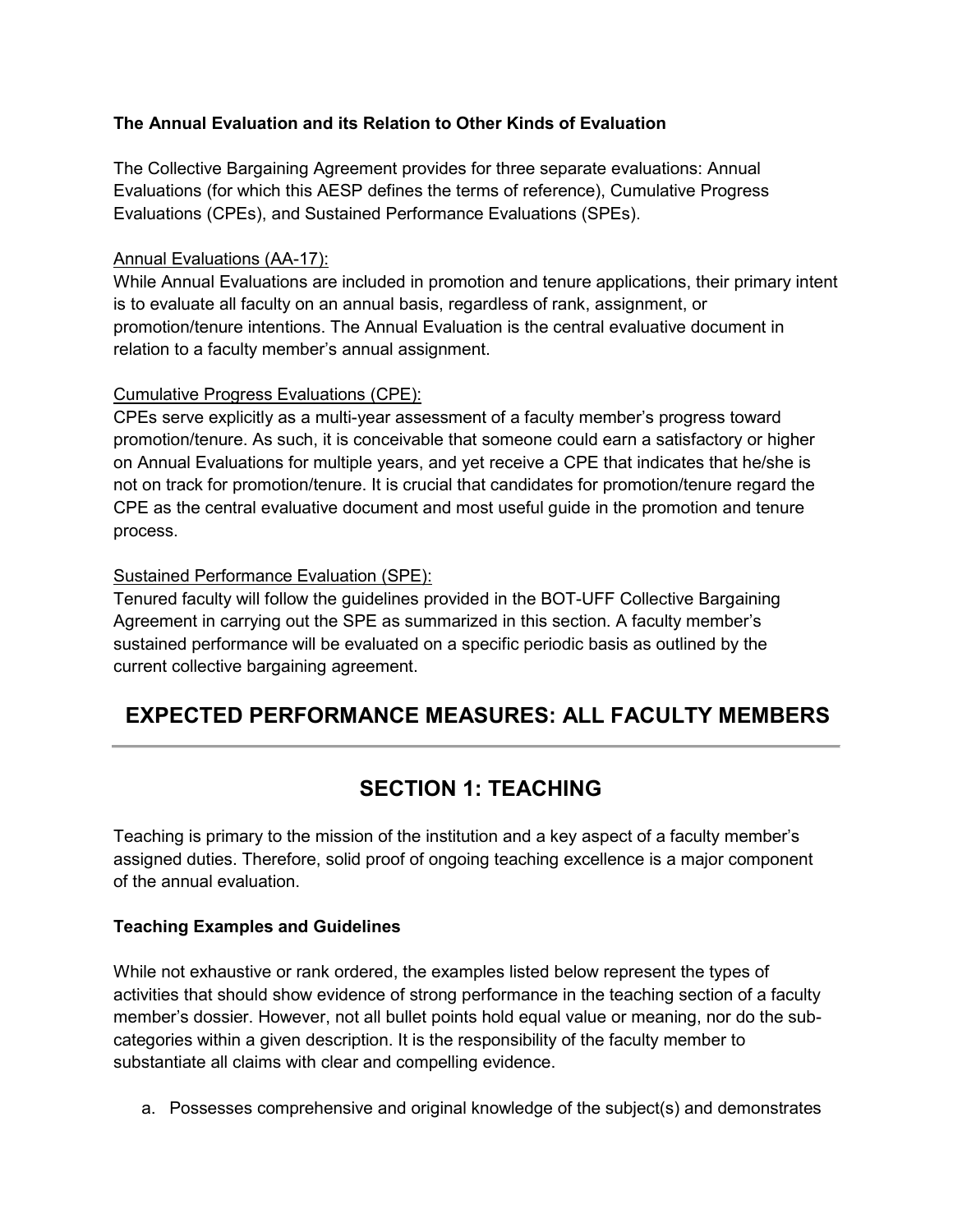the proven ability to consistently and effectively communicate that knowledge to students in a relevant and inspiring manner

- b. Earns a significant external teaching award (from National or Regional arts organization), a UCF Teaching Incentive Performance Award (TIP), or other kinds of formal recognition for teaching (e.g., Fulbright Fellowship, invitation to teach at another institution)
- c. Earns consistently high ratings from students who complete Student Perceptions of Instruction (SPOIs), including, but not limited to, the numerical tabulations and written comments. *NOTE: It is important to recognize the aggregate nature of numerical ratings versus the individual nature of written comments. If referring to written comments, it is critical for faculty and the evaluator to use them judiciously and comprehensively (and not use them selectively to make a point)*
- d. Supervises or mentors rigorous student academic undertakings (e.g., research projects, theses, independent studies, internships, service-learning courses, portfolio reviews or other capstone work and/or courses, HIM theses, teaching of Honors courses...and/or graduate thesis or dissertation committee participation)
- e. Develops and implements new academic programs of study (e.g., new courses, revisions to existing courses)
- f. Plays a significant role in developing, maintaining, and/or upgrading an art studio/shop, digital lab, or display venue
- g. Participates in ongoing teaching related development. (e.g. curriculum, recruitment, ADL/IDL training etc.)
- h. Assumes a leadership role in academic functions, events, and activities (e.g., regularly attends critiques, receptions, reviews, thesis defenses, and related SVAD events on the main UCF campus, at the Center for Emerging Media, and/or regional campuses at Daytona or West Valencia)
- i. Provides required office hours scheduled at varied times during the week during normal hours of operation
- j. Develops and implements innovative pedagogical techniques (e.g.,interdisciplinary teaching, team teaching)
- k. Demonstrates reliable course organization and management
- l. Performs scholarly activity related to teaching. *NOTE: teaching-related research or grants can also be evaluated under the heading of research*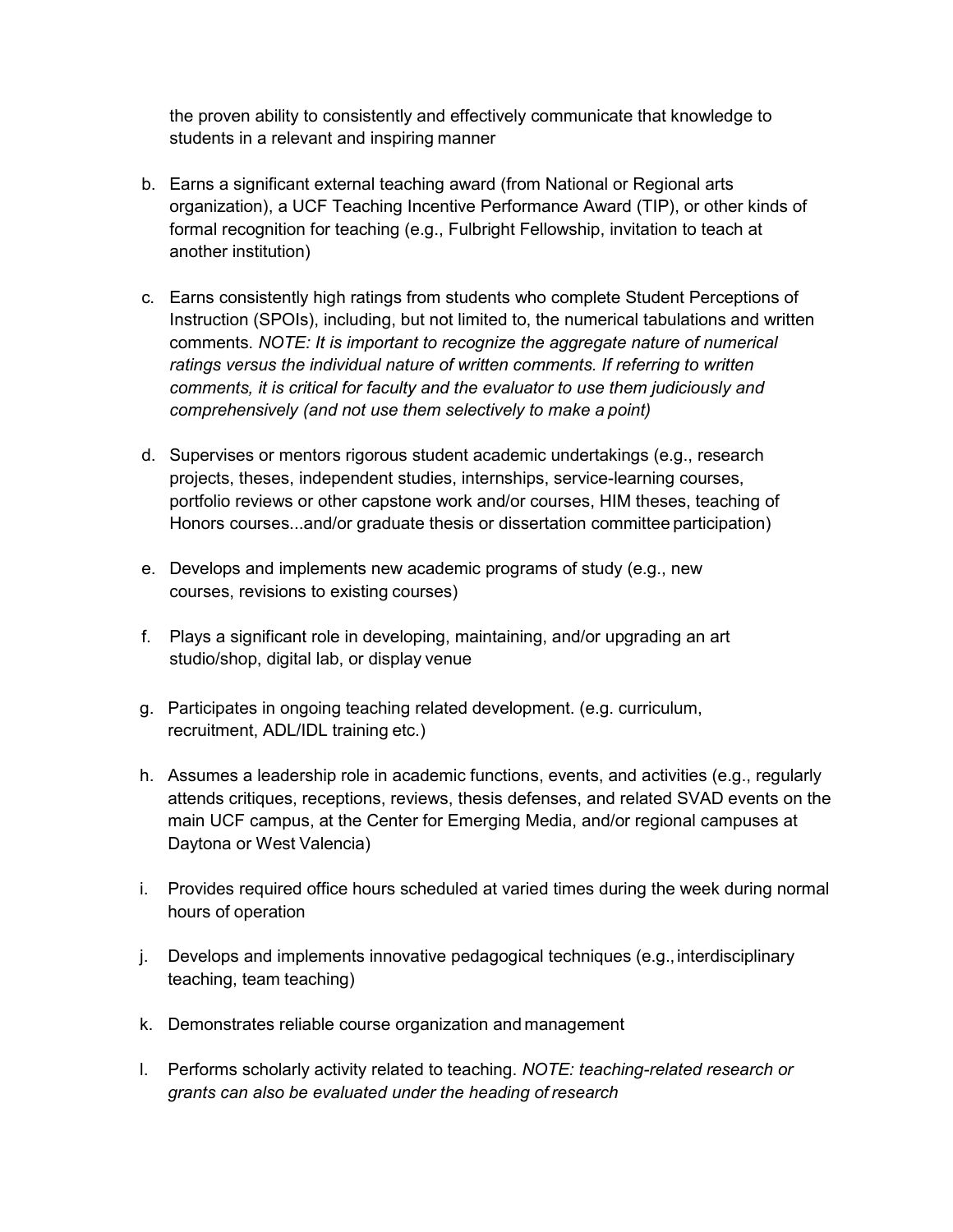- m. Leads/participates in seminars, workshops, or other forums that are focused on curricular concerns, teaching, or the learning process
- n. Engages in significant and ongoing discipline-related professional development (e.g., software/hardware self-training, Faculty Center for Teaching and Learning (FCTL), peer evaluations)
- o. Leads/organizes field trips and/or speaker series for a student group, class, area, orunit
- p. Demonstrates leadership or involvement in the graduate program (e.g., chair and/or serve on multiple master's thesis committees, maintaining graduate faculty/graduate scholar status)
- q. Is professional with students, staff, colleagues, and supervisors when carrying out teaching-related responsibilities
- r. Provides evidence of significant teaching effectiveness through distinctive achievements of students in the discipline
- s. Delivers guest lectures in other courses at UCF and/or at other institutions outside the university
- t. Demonstrates leadership/active involvement in interdisciplinary and/or team teaching
- u. Designs/directs/leads in an academic study abroad program
- v. Provides/performs extracurricular student professional development tasks (e.g., writes recommendation letters for a significant number of students and/or furnishes guidance in resume authoring/portfolio assembly/website development, graduate school applications, film festival submissions)

### **Performance Definitions: Teaching**

*Note: The following categories may contain lists that are not rank-ordered, equally weighted, or exhaustive. Faculty members are required to maintain clear documentation to verify their accomplishments.*

#### Unsatisfactory:

Fails to show significant improvement following a previous evaluation of *Conditional*. In rare instances where evidence of egregious deficiencies can be documented, *Unsatisfactory* ratings may be given when first identified.

#### Conditional:

Fails to achieve a *Satisfactory* rating. This evaluation is given when deficiencies are first noted. The evaluator will consult with the faculty member and develop a plan to remedy identified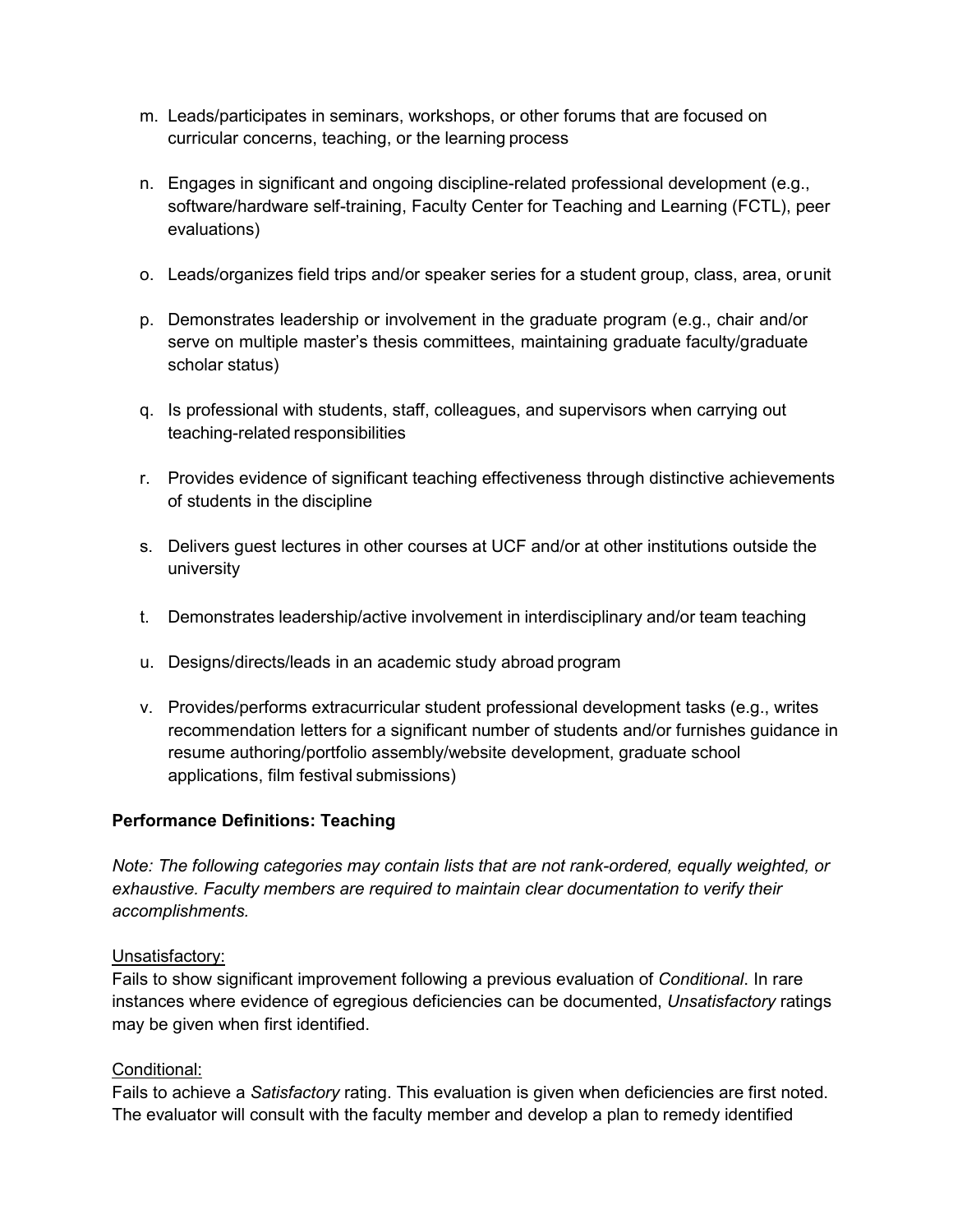deficiencies during the next evaluation period. *NOTE: Typically performance that is less than Satisfactory will be given a rating of Conditional in the first year and Unsatisfactory in subsequent years.* However, as noted above, in rare instances where evidence of egregious deficiencies can be documented, Unsatisfactory ratings may be given when first identified.

### Satisfactory:

To achieve *Satisfactory*, the faculty member is expected to:

- a. Possess comprehensive and original knowledge of the subject(s) and demonstrates the proven ability to communicate that knowledge to students
- b. Provide a syllabus to the students and SVAD that complies with the SVADsyllabus template and UCF regulations regarding course syllabi.
- c. Appropriately respond to, and follow up on, student concerns (e.g., openly listens to class-related criticism, responds to grade disputes in a timely and polite manner, files UCF Student of Concern Reports when prompted)
- d. Maintain accurate records of student performance and furnishes students with regular constructive feedback and updates on their progress for all assigned courses
- e. Meet with students during regularly scheduled office hours and the designated final examination period in compliance with UCF regulation
- f. Provide regularly scheduled office hours during the week during normal hours of operation
- g. Be respectful to students, staff, and faculty
- h. Regularly attend and participate in teaching-related SVAD, CAH, andUniversity-level meetings/committees (e.g., Curriculum Committee, Portfolio reviews, BFA/MFA Reviews, Scholarship Committees)
- i. Submit grades, book orders and any related class materials on time, as required by UCF policy
- j. Give timely notification to the office and/or students of absences and accurately completes Leave and Personnel Form (e.g., LAPER, TAR, etc.) without repeated assistance/prompting
- k. Not cancel or miss class unless necessary, and not leave the classroom for extended periods of time (more than 10 minutes) or habitually release students from class early
- l. Willingly accept teaching assignments based on areas of expertise and SVAD need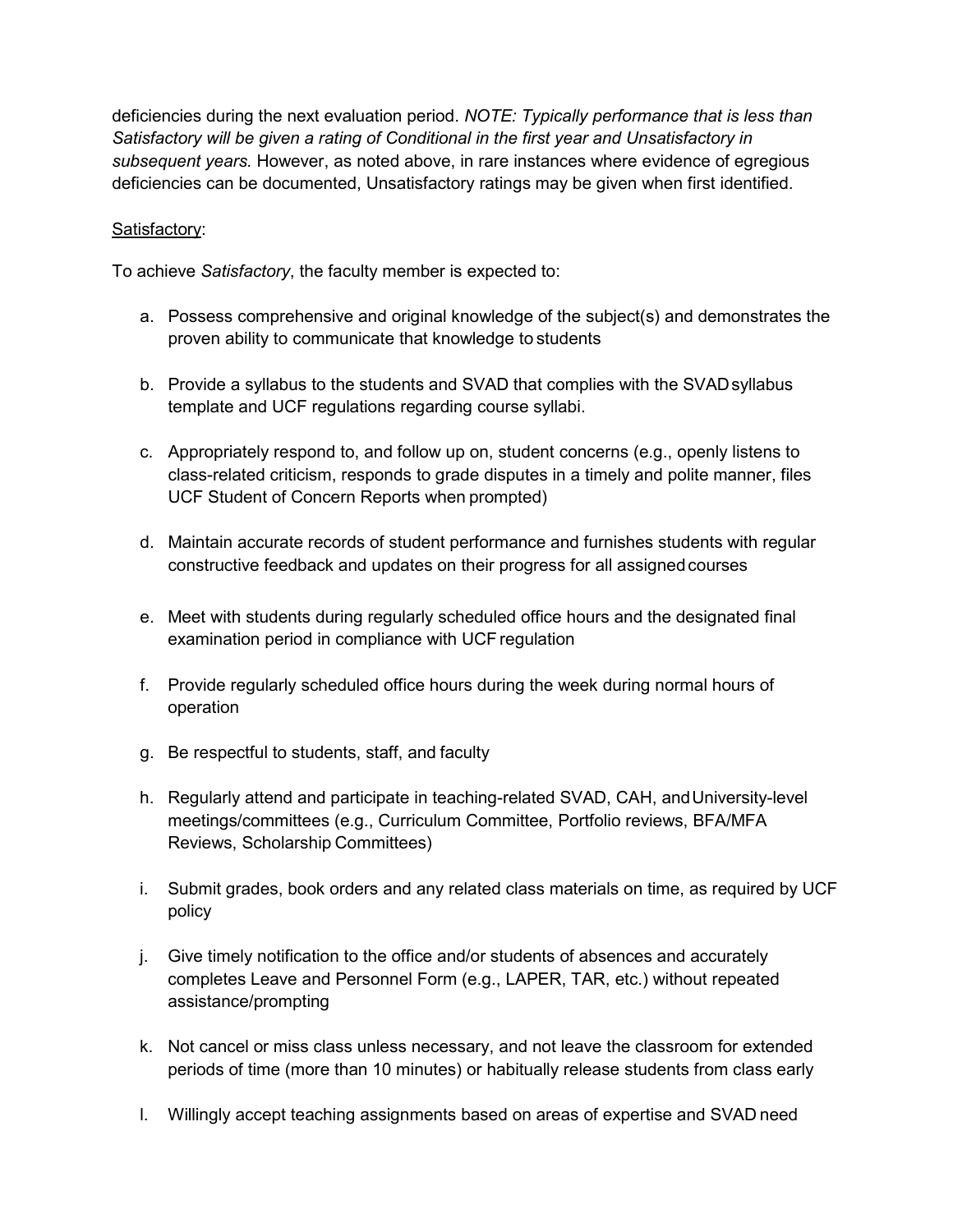- m. Require little or no monitoring in the course of normal teaching business (e.g., anticipates and adheres to deadlines to submit course syllabi and book orders, attends curriculum meetings when assigned to those committees, etc.)
- n. Provide a sufficient and organized documentation for evaluation on or before duedate
- o. Teach appropriate content relevant to the course objectives as defined by the program curriculum

**Note:** *The numerical tabulations and written comments on SPOIs are among the criteria that are factored into the faculty member's annual evaluation.*

### Above Satisfactory:

To achieve *Above Satisfactory,* the faculty member must satisfy the criteria required to earn a *Satisfactory* rating and accomplish several (3 or more) of the activities outlined below and provide adequate documentation. The following list is not rank-ordered, equally weighted, or exhaustive:

- a. Maintains strong classroom performance, accepts teaching assignments based on areas of expertise and SVAD need
- b. Earns an average rating of "very good" or above from students who complete SPOIs, including, but not limited to, the numerical tabulations and written comments. *NOTE: It is important to recognize the aggregate nature of numerical ratings versus the individual nature of written comments. If referring to written comments, it is critical for faculty and the evaluator to use them judiciously and comprehensively (and not use them selectively to make a point)*
- c. Supervises rigorous student academic undertakings (e.g., participation on HIM theses, graduate thesis or dissertation committees)
- d. Serves on graduate review boards or exam committees for graduate students
- e. Supervises research projects, service-learning courses, portfolio reviews or other capstone work and/or courses, internships and/or independent study courses (of three credit hours each) above and beyond the standard teaching load with evidence of adequate monitoring and professional performance resulting in student completion of the internship contractual obligation (minimum hours required for service and documentation of work produced for organization, company, orindividual)
- f. Guides or co-guides students on a fieldtrip, or organizes opportunities for a class to present their work to a local group or convention, or organizes opportunities for a class to present their work through off-campus media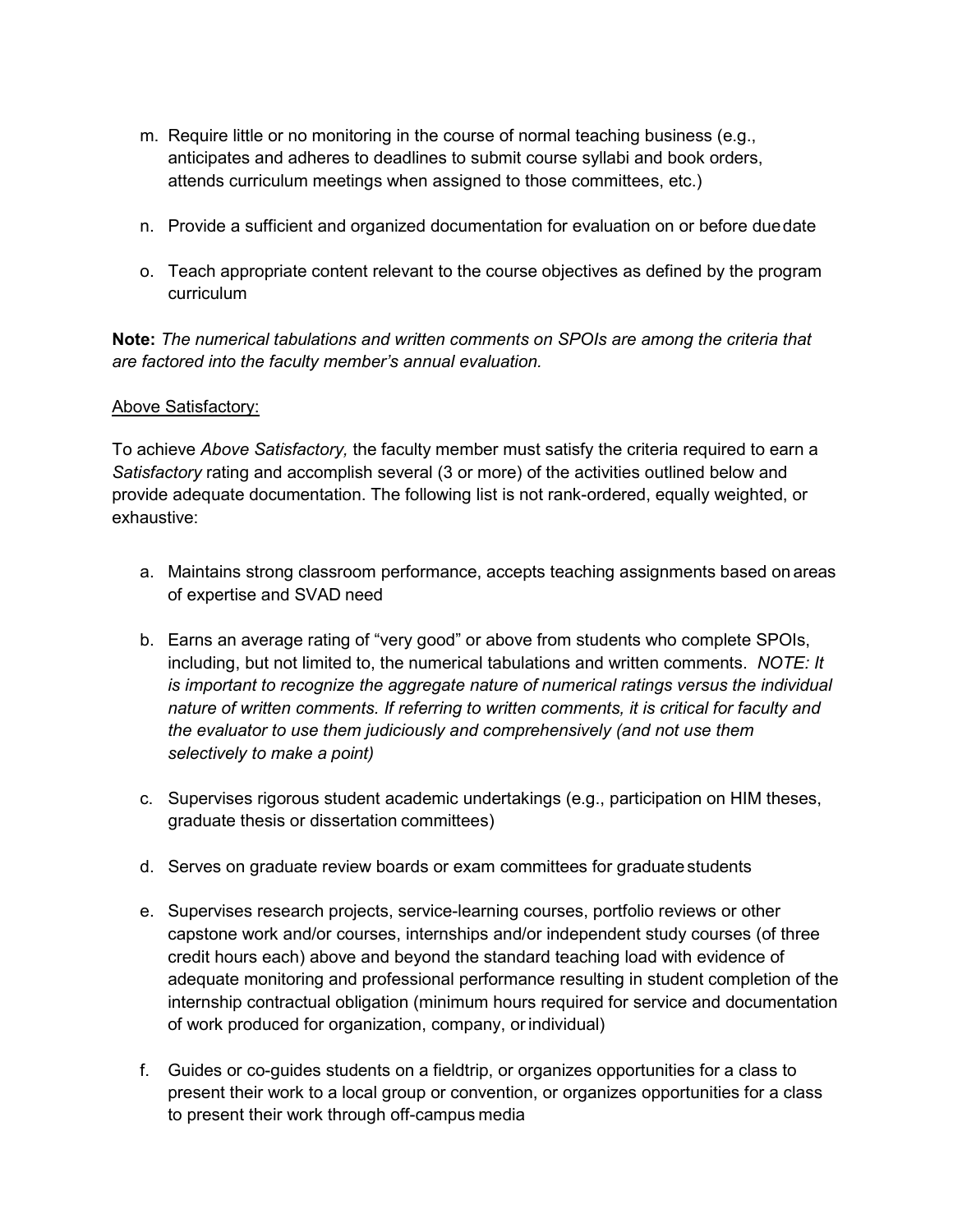- g. Assists students outside the classroom through animation, graphic, film/video directing or production, or other performances or scholarly/creative presentations; developing and operating a student organization; developing client-driven projects; or other related activities
- h. Develops and implements new academic programs of study (e.g., new courses, revisions to existing courses)
- i. Plays a significant role in developing, maintaining, and/or upgrading a classroom studio, technical area/shop, digital lab, or academic display venue

### Outstanding:

To achieve *Outstanding,* the faculty member must satisfy the criteria required to earn an *Above Satisfactory* rating (as listed above) during the academic year and demonstrate exemplary performance in teaching as evidenced by the activities outlined below. The following list is not rank-ordered, equally weighted, or exhaustive:

- a. Demonstrates the breadth of knowledge needed to either cover several areas or relate the results of other areas to his/her own area of specialty, and has depth of knowledge to awaken students' interests to at least one field of specialization within thedisciplines of SVAD
- b. Shows innovation in the creation of meaningful learning activities for students, equips students with an understanding of proper historical context and relevant vocabulary, informs students of emerging developments and trends in thefield
- *c.* Earns an average rating of "excellent" from students who complete Student Perceptions of Instruction (SPOIs), including, but not limited to, the numerical tabulations and written comments. *NOTE: It is important to recognize the aggregate nature of numerical ratings versus the individual nature of written comments. If referring to written comments, it is critical for faculty and the evaluator to use them judiciously and comprehensively (and not used selectively to make a point)*
- d. Engages in ongoing and innovative teaching development of undergraduate and graduate programs, events, activities, and in content area responsibility
- e. Performs a leadership role in academic functions, events, and activities (e.g., regularly attends critiques, receptions, reviews, thesis defenses, and related SVAD events on the main UCF campus, at the Center for Emerging Media, and/or regional campuses at Daytona or West Valencia)
- f. Regularly mentors students outside of classroom instruction (readilyavailable to individual students or student groups or organizations)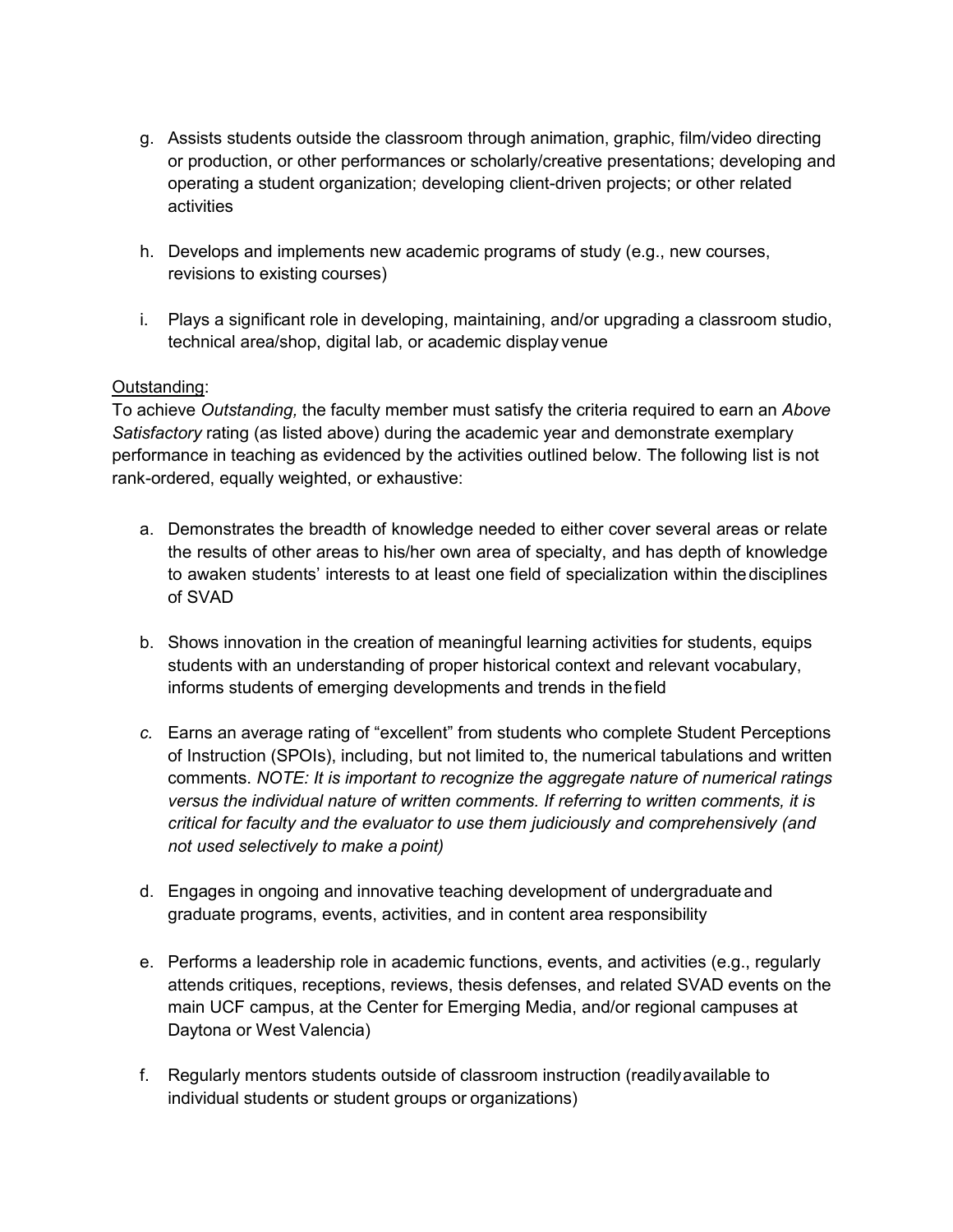- g. Develops and implements innovative pedagogical techniques (e.g., interdisciplinary teaching, team teaching) and/or engages in significant and ongoing discipline-related professional development (e.g., software and hardware self-training)
- h. Leads/organizes seminars, workshops, or other forums focused on curricular concerns, teaching, or the learning process
- i. Leads/organizes field trips and/or speaker series for a student group, class, area, orunit
- j. Demonstrates active and ongoing leadership or involvement in the graduate program (e.g., chair and/or serve on multiple master's thesis committees, maintaining graduate faculty/graduate scholar status)
- k. Provides compelling evidence of significant teaching effectiveness through ongoing, distinctive achievements of students in the discipline (e.g., student awards from material generated in the faculty member's classes, outstanding graduate school acceptance rates, and/or comparable entry-level professional positions for students directly supervised by the faculty)
- l. Receives Regional or National recognition for teaching or curriculum development, receives a TIP award or other CAH or UCF recognition and/or other kinds of formal recognition for teaching (e.g., Fulbright Fellowship, invitation to teach at another institution), secures a significant external grant for the preparation of instructional materials

# **SECTION 2: RESEARCH AND CREATIVE ACTIVITIES**

# *Criteria for Overall Categories of Accomplishment*

In recognition of the various components of SVAD, and the diversity of experimentation involved in pursuit of new knowledge, scholarly research, creative activity, and client-driven projects may be specialized and/or evolve into interdisciplinary or collaborative activities that bridge traditional disciplines. Therefore, if part of the assignment of duties on the FAR (AA-46) for a faculty member of any rank includes a research assignment, the evaluator and the faculty member will refer to the appropriate criteria to determine the annual performance rating for this review cycle. It is the responsibility of the faculty member to be able to furnish evidence to verify all listed activities upon request.

*Discipline Specific Guidelines:*

# **Art History**

The publication of books, scholarly texts, monographs, and/or textbooks, articles in peer reviewed journals, essays in books, and the presentation of research through panels and conferences is crucial to establishing a substantial contribution in the field. It is the responsibility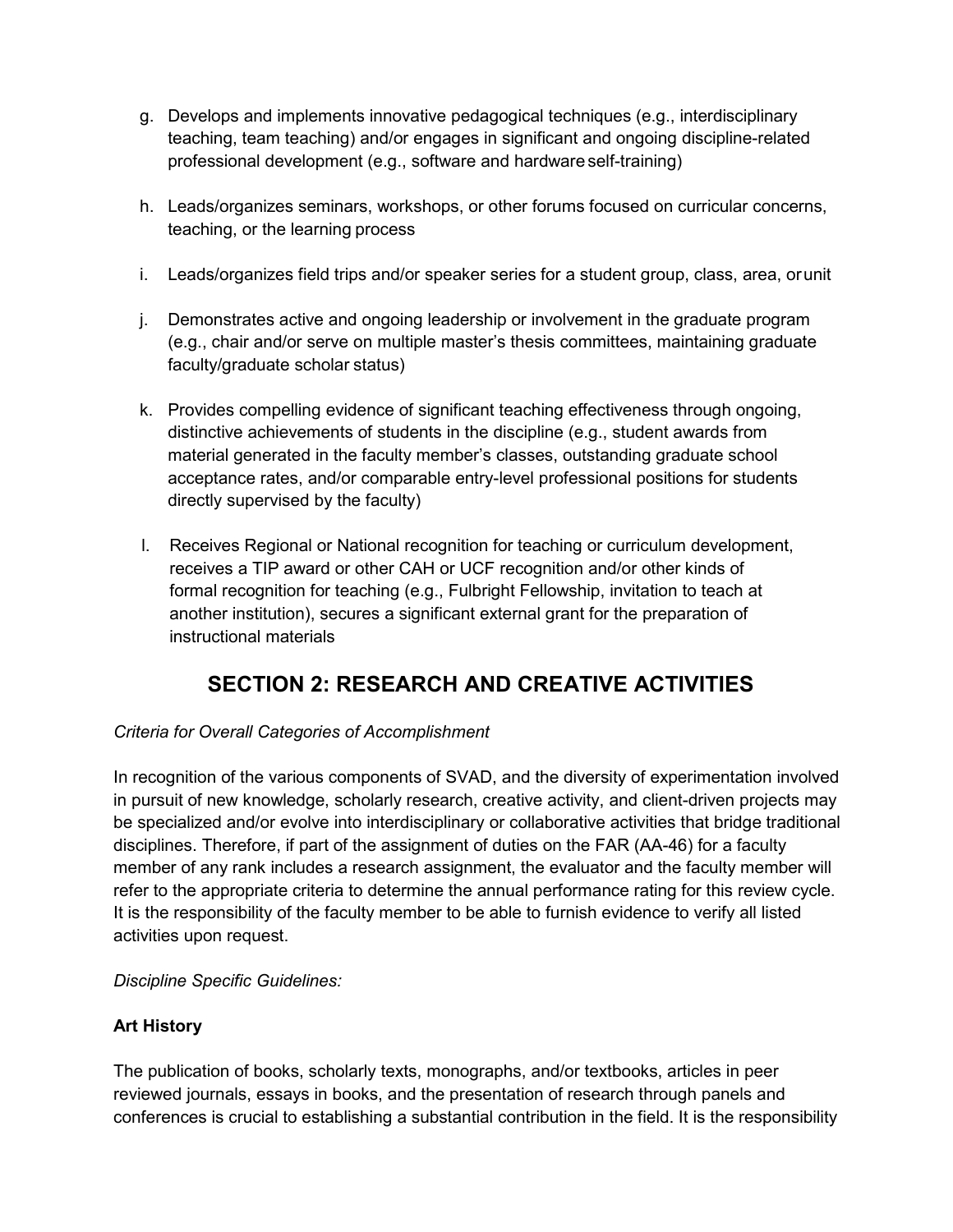of the candidate to substantiate all claims with clear and compelling evidence.

The following list is not rank-ordered, equally weighted, or exhaustive. Moreover, in cases where a ranking is delineated in a given category or line item, activities are ranked according to institutional standards of accepted levels of adjudication, audiences reached, and established venues (e.g. International, National, Regional, Statewide and Local).

- a. Contributes to the field through publications at the international, national, regional, statewide, and local level
- b. Participates in the presentation of research at international, national, regional, statewide, and local conferences
- c. Provides evidence of notable progress toward publication of a book or journal article, development of a chapter or essay within an edited text, or editing a text publication of a catalog or museum entry, published reviews of discipline-relatedpublications
- d. Submits and or publishes articles or abstracts (i.e. for publication or conferencepanel)
- e. Participates in international, national, regional, statewide, and local level archivalor collections research
- f. Curates exhibitions at international, national, regional, statewide, and/or localvenue
- g. Earns awards for scholarship at the international, national, regional, statewide, and local level
- h. Submits and or secures grants at the international, national, regional, statewide,and local level
- i. Earns awards for fellowships at the international, national, regional, statewide, and local level
- j. Delivers guest lectures at the international, national, regional, statewide, and locallevel
- k. Receives published positive reviews for scholarship or publications at the international, national, regional, statewide, and local level
- l. Receives a UCF Research Incentive Award (RIA)

# **Studio Art**

Research and Creative work in the Studio Art area is given the same type of rigorous external review by which scholarly work is judged, but this type of review may take different forms, including exhibitions, performance, publication, and presentations in respected venues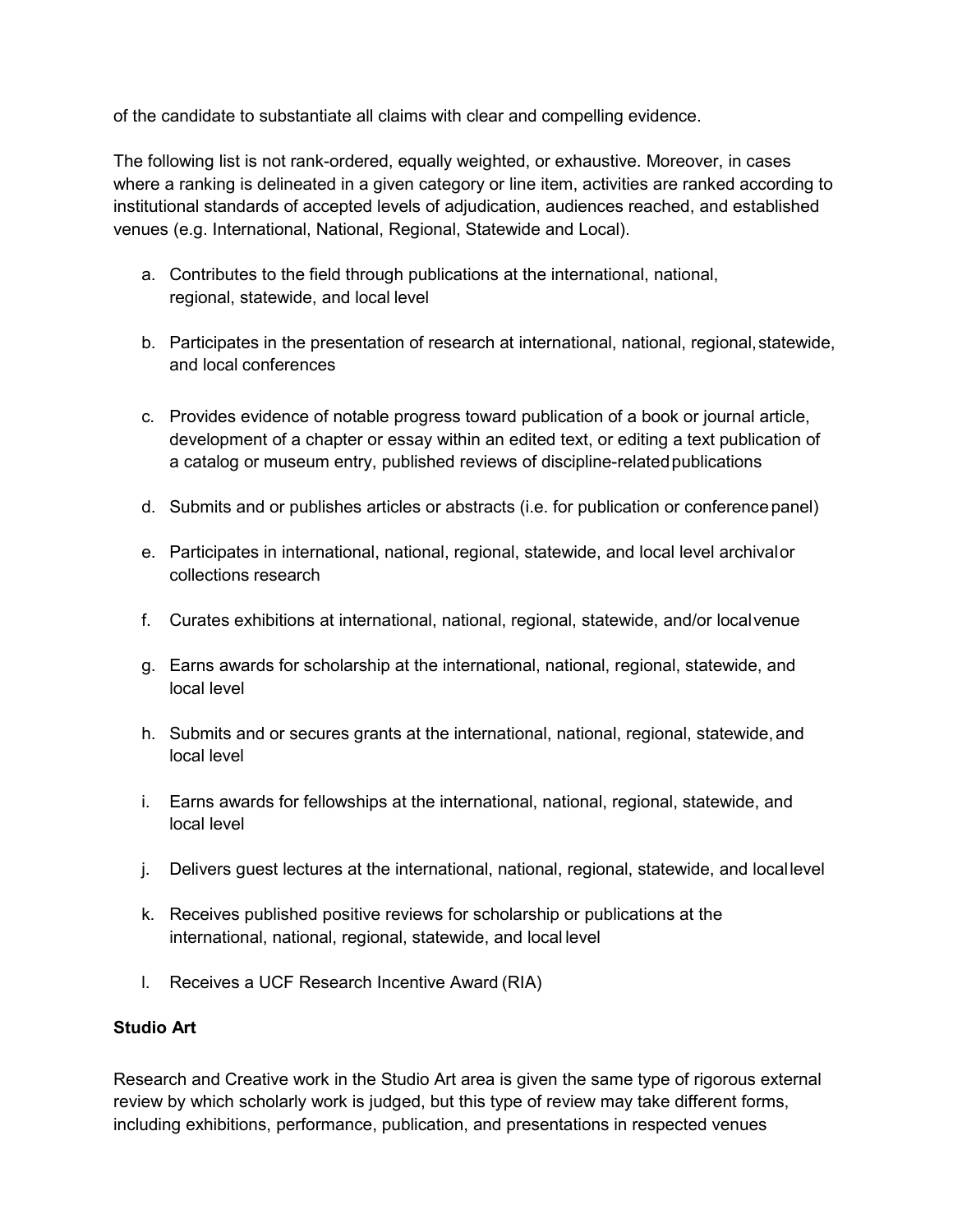combining a variety of approaches and media.

Due to the diversity of research and creative activities in the studio art area, many factors should be taken into consideration in the evaluation processes. For example, evaluative weight may be given for works-in-progress for upcoming contracted solo exhibitions of distinction *or*  greater or lesser evaluative weights may be given due to the nature or complexity of the creative work. In the case of makers of multiples (i.e., printmakers, photographers, etc.) that often comply with standard commercial shipping sizes/rates, there may be an advantage over makers of large scale single-objects/images or multiples (sculptors, ceramists, painters), in terms of the expense and effort of packaging and shipping artworks to exhibitions. All activities that may be unique or non-traditional must be clearly documented for evaluation and discussion with the Director and/or faculty mentors.

It is the responsibility of the candidate to substantiate all claims with clear and compelling evidence.

The following list is not rank-ordered, equally weighted, or exhaustive. Moreover, in cases where a ranking is delineated in a given category or line item, activities are ranked according to institutional standards of accepted levels of adjudication, audiences reached, and established venues (e.g. International, National, Regional, Statewide and Local).

- a. Earns awards for fellowships at the international, national, regional, statewide, and local level
- b. Receives internationally or nationally competitive fellowship, grant, or award of distinction and multiple regional, statewide, or local competitive fellowships, grants,or awards of distinction (and/or several significant UCF "In-House" grants)
- c. Receives critical recognition for creative works in established print/digital venuesof distinction
- d. Provides evidence for having acquired exhibition/representation in a gallery of international, national, regional, statewide or local venue of distinction
- e. Conducts solo exhibitions at museums or galleries of distinction and/or participates in noteworthy two or three person invitational exhibitions at international, national, regional, statewide or local venues of distinction
- f. Exhibits research /creative work in distinguished, competitive international or national juried or curated group exhibition
- g. Submits and secures a public artwork commission at an international, national, regional, statewide or local venue
- h. Curates an exhibition for an international, national, regional, statewide orlocal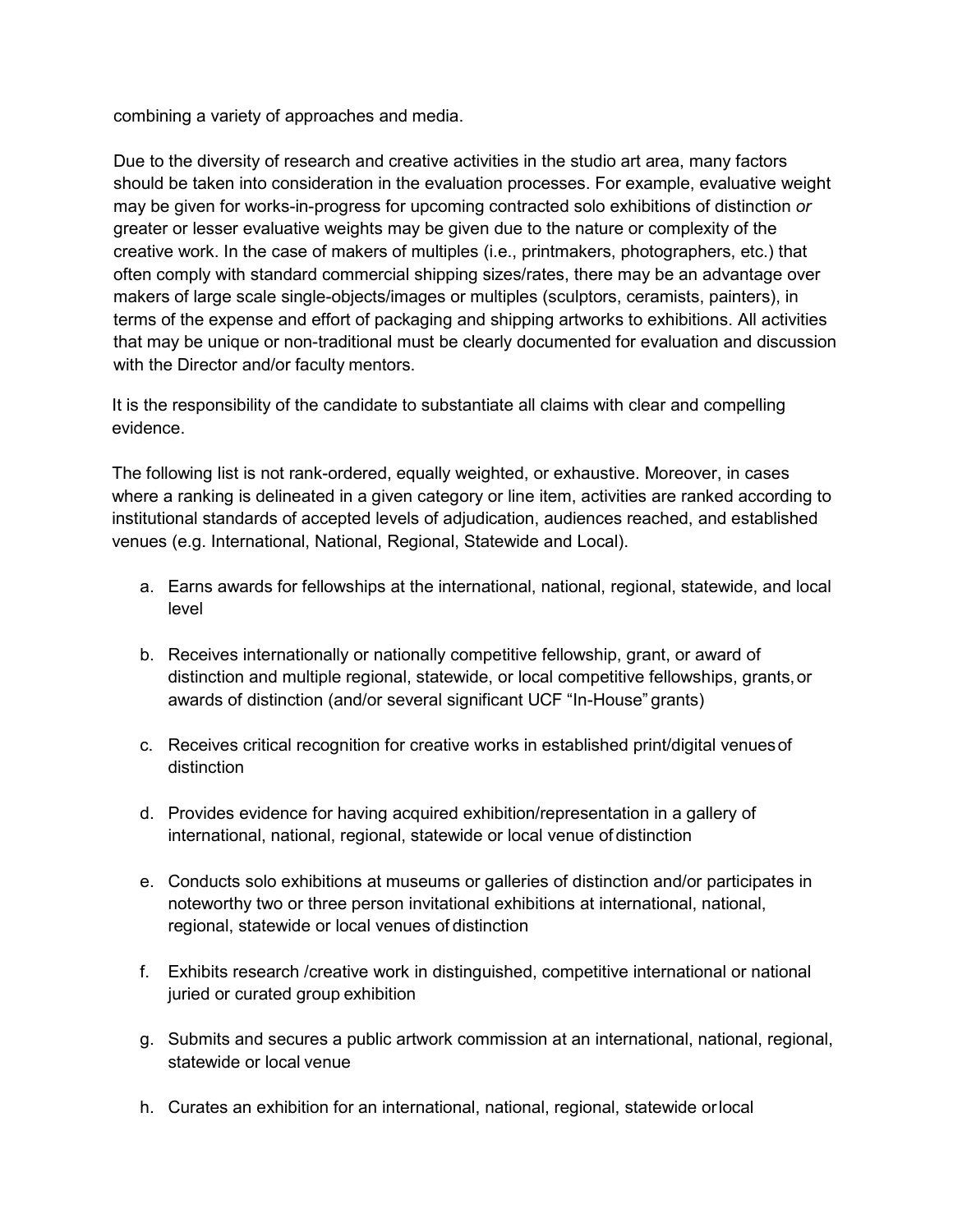venue of distinction

- i. Submits and publishes articles, abstracts, museum entries and catalogs ininternational, national, regional, statewide or local publications of distinction on a discipline specific topic (e.g. commercial distribution, conference panels, symposia, etc.)
- j. Submits and or secures grants applications at the international, national, regional, statewide, and local level Secures impactful grants at international, national, regional, statewide or local level (PI or Co-PI)
- k. Presents research at international, national, regional, statewide or local conferences
- l. Shows evidence of significant progress toward publication of a books and/or series of journal articles, development of chapter or essays within an edited text, or editing a text
- m. Participates in international, national, regional, statewide or local archival or collections research, the curation and care of a public art collection to include grant writing, stewardship policy research or practice, etc.
- n. Receives an international, national, regional, statewide or local competitivefellowship, grant, or award of distinction (or a significant UCF "In-House"grant)
- o. Participates in numerous competitive international or national juried or curated group exhibitions
- p. Exhibits in juried or curated exhibitions of international, national, regional, statewideor local distinction (or other discipline-appropriate venues of merit)
- q. Conducts solo exhibition and/or participates in group exhibitions (juried, curated, or invited) at international, national, regional, statewide or local venues of distinction
- r. Receives consistent critical recognition for creative works/practice inestablished print/digital venues of distinction
- s. Submits articles or abstracts (i.e., for publication, for conference panels, etc.)
- t. Submits proposals for regional, statewide, local, or in-house grants (PI orCo-PI)
- u. Participates in professional organizations within thediscipline
- v. Receives a UCF Research Incentive Award (RIA)

 **Emerging Media** (Character Animation, Experimental Animation, and Graphic Design)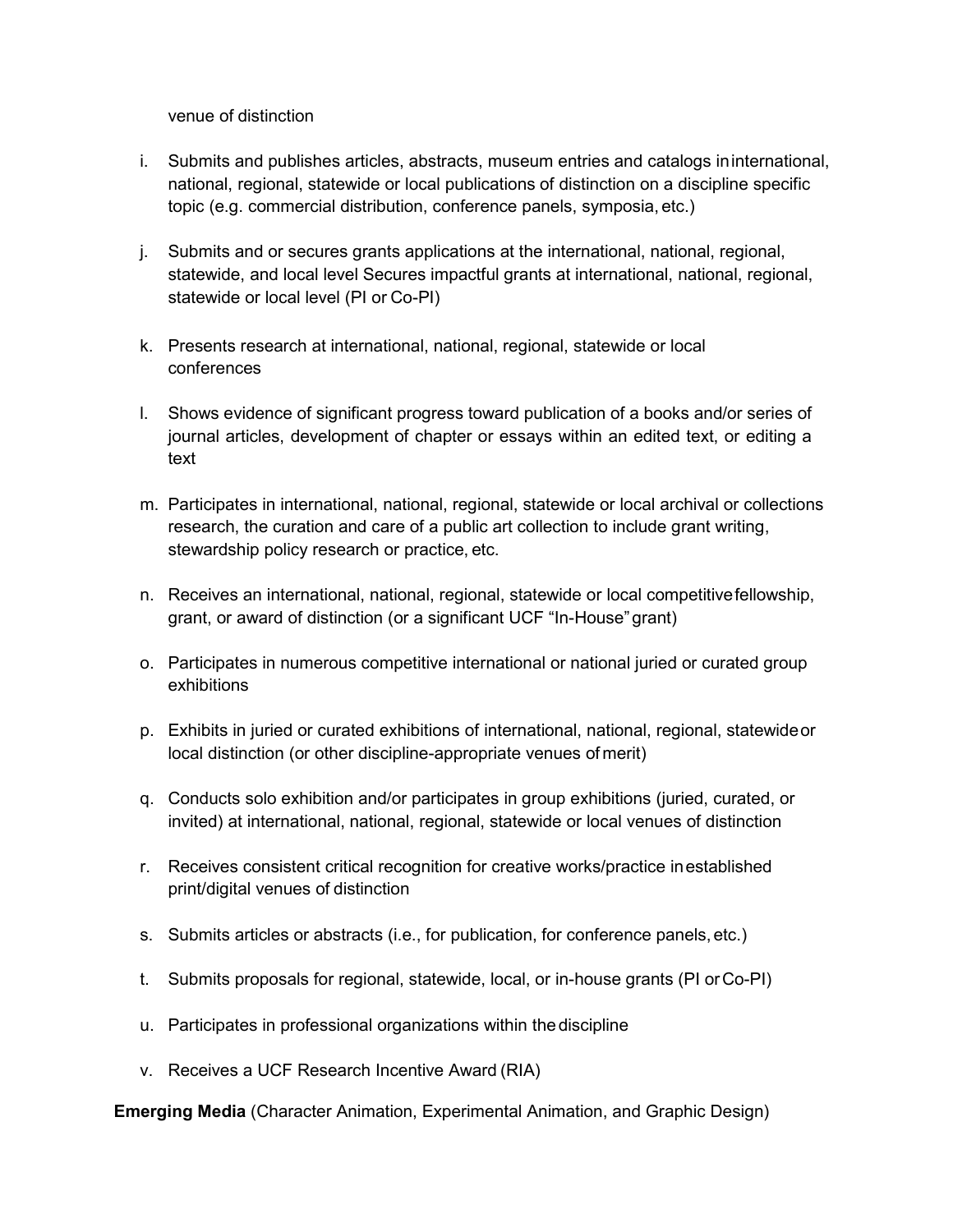Research in Emerging Media consists of scholarly or creative works published by a respected press, scholarly articles published in significant peer-reviewed journals, or with creative works published in major shows, exhibitions, competitive festivals, or industry-based peer reviewed publications.

In evaluating the quality of research and creative work, Emerging Media ranks activities accordingly:

- a. International and national activities rank more highly than regional or local activities
- b. Regional activities rank more highly than local activities

Emerging Media also considers the level of competitiveness to help determine the quality of research and creative work:

- a. Publishing houses, journals, festivals, galleries, museums, and conferences with worldclass reputations that have been in continuous operation for more than a decade which have exceedingly low, peer-reviewed acceptance rates (single digits); select from an international applicant pool; and attract international sponsorship, judges, speakers and audience rank more highly than the following items
- b. Publishing houses, journals, festivals, galleries, museums, and conferences that have been in operation for more than three (3) years which have low, peer-reviewed acceptance rates (35% or less); select from an international applicant pool; and attract national sponsorship and/or speakers rank more highly than the following items
- c. New publishing houses, journals, festivals, galleries, museums, and conferences that have been in operation for two years or less. These venues may have moderate acceptance rates (greater than 35%), may only draw from a local applicant pool, and attract local sponsorship and/or audience

# Authorship:

Creative activities that are collaborative—especially on major creative products, papers, or presentations—are not uncommon. Accordingly, Emerging Media recognizes and rewards the contributions made by individual faculty. In these cases each designer or author is to receive full credit for purposes of evaluation.

# Project Duration:

Creative works in Emerging Media often take two or more years to complete and disseminate. This time frame may resemble that of a multi-year horizontal study in the social sciences (or the writing or publication of a book), rather than the more frequent publication schedule of traditional scholars in typical journals. A faculty member might have only one or two projects that have received impactful national recognition within a multi-year time frame. Accordingly, it is extremely important for the faculty member to clarify what role they played on a particular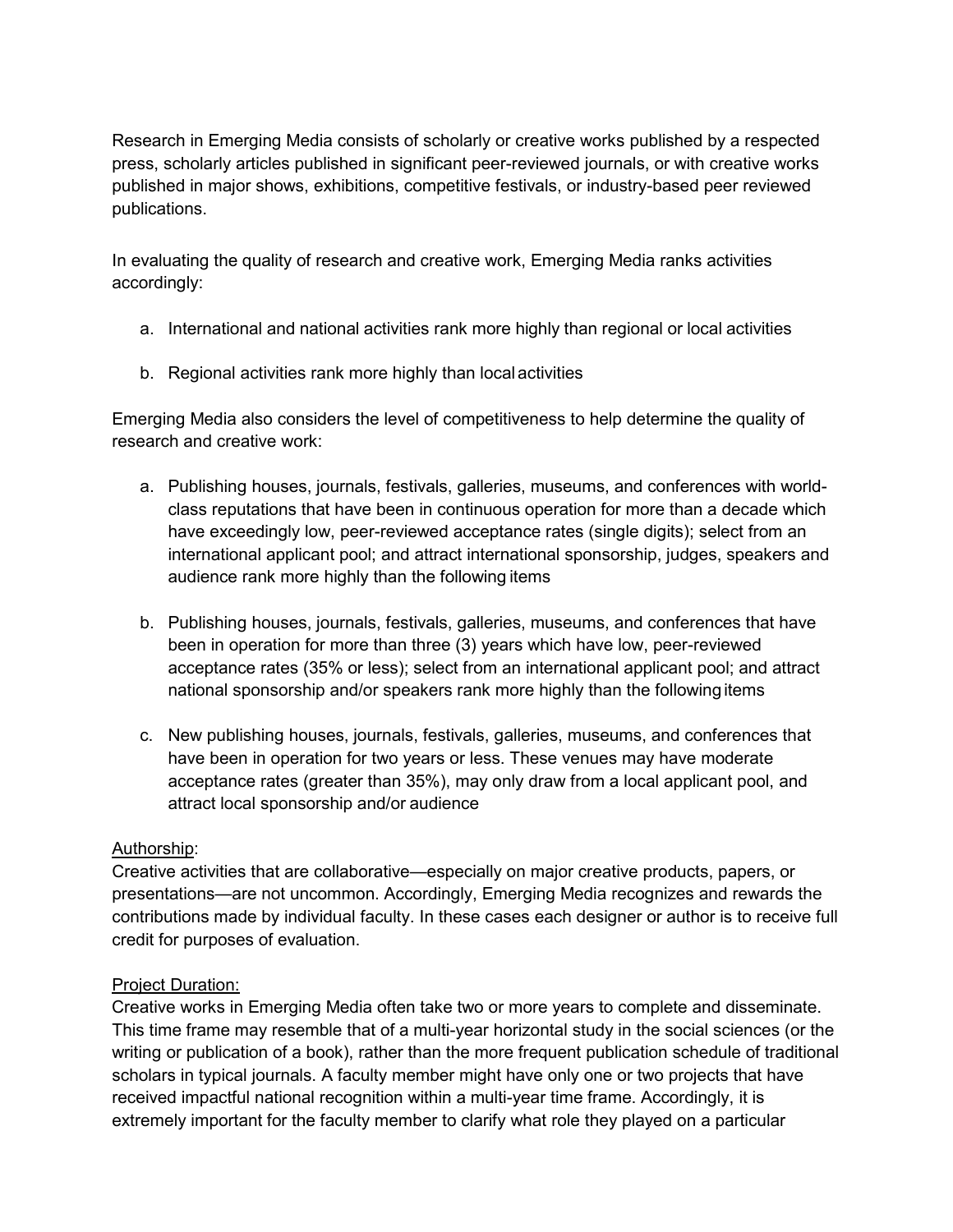project. Cases where the faculty member had *creative responsibility for the entire project* will be ranked higher than other cases when his/her role might have been that as part of ateam.

The following bulleted list is not rank-ordered or necessarily equivalent in value. It is expected that meritorious performance of faculty involved in research activities will be evidenced by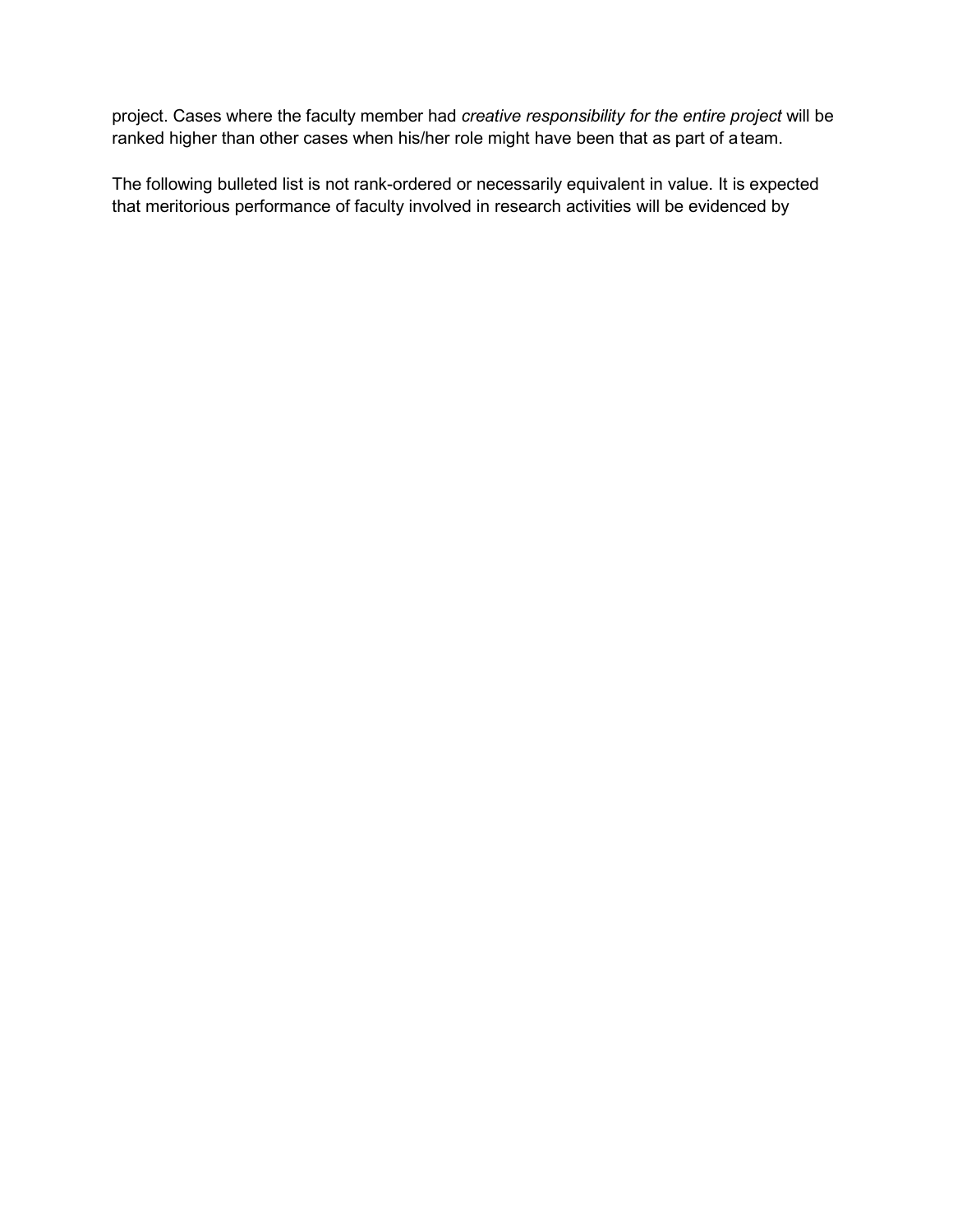indicators of research success. The activities listed within each of the bulleted items, where a ranking is delineated, are ranked according to institutional standards of accepted levels of adjudication, audiences reached, and established venues (e.g. International, National, Statewide, Regional and Local). It is the responsibility of the candidate to substantiate all claims with clear and compelling evidence.

- a. Shows sustained contributions to the field through publications, exhibitions (solo, juried etc.), competitive festivals, or commissioned works at the national and international level. Examples could include receiving an industry-respected award of exceptional merit for individual or collaborative achievement in an applied area (such as the Gold award for editorial illustration by the Society of Illustrators, or the Directors Guild Award at SIGGRAPH)
- *b.* Makes contributions to the field through publications, exhibitions (group, juried etc.), competitive festivals, or commissioned works at the regional and national and level. Secondary or tertiary examples could include: holding solo exhibitions in a respected state or regional venue, or earning an award of a commission for a major creative work, film or artistic project. *Note: Other accomplishments assessed by the Director as representing solid, first-rate work will also be considered.*
- c. Presents research at international, national, regional, statewide or local conferences (e.g., CAA, SIGGRAPH and AIGA) or widely recognized regional conferences like SECAC and MACAA
- d. Holds membership in an international, national, regional, statewide or local professional arts organization. Performance quality relates to invitations to serve on professional design panels and juries for competitions and publications in his/her area of expertise; stature of international, national, regional, state, or local, or academic panels/juries; and the professional affiliation or reputation of fellow jurors and/or and stature of sponsor (e.g., university, association, publication, etc.)
- e. Serves as an officer for an international, national, regional, state, or local professional arts organization. Performance quality relates to invitations to serve on professional design panels and juries for competitions and publications in his/her area of expertise; stature of international, national, regional, state, or local, or academic panels/juries; and the professional affiliation or reputation of fellow jurors and/or and stature of sponsor (e.g., university, association, publication, etc.)
- f. Shows evidence of completed creative works, or patents on products or other proprietary material
- g. Authors or edits a scholarly book or discipline text book, authors or edits peer-reviewed journal articles, edits or publishes a catalog and/or museum entries for major institutions, authors reviews of discipline relativepublications

Approved by Faculty Excellence, November 19, 2019 Available for First Use 2020-2021 Academic Year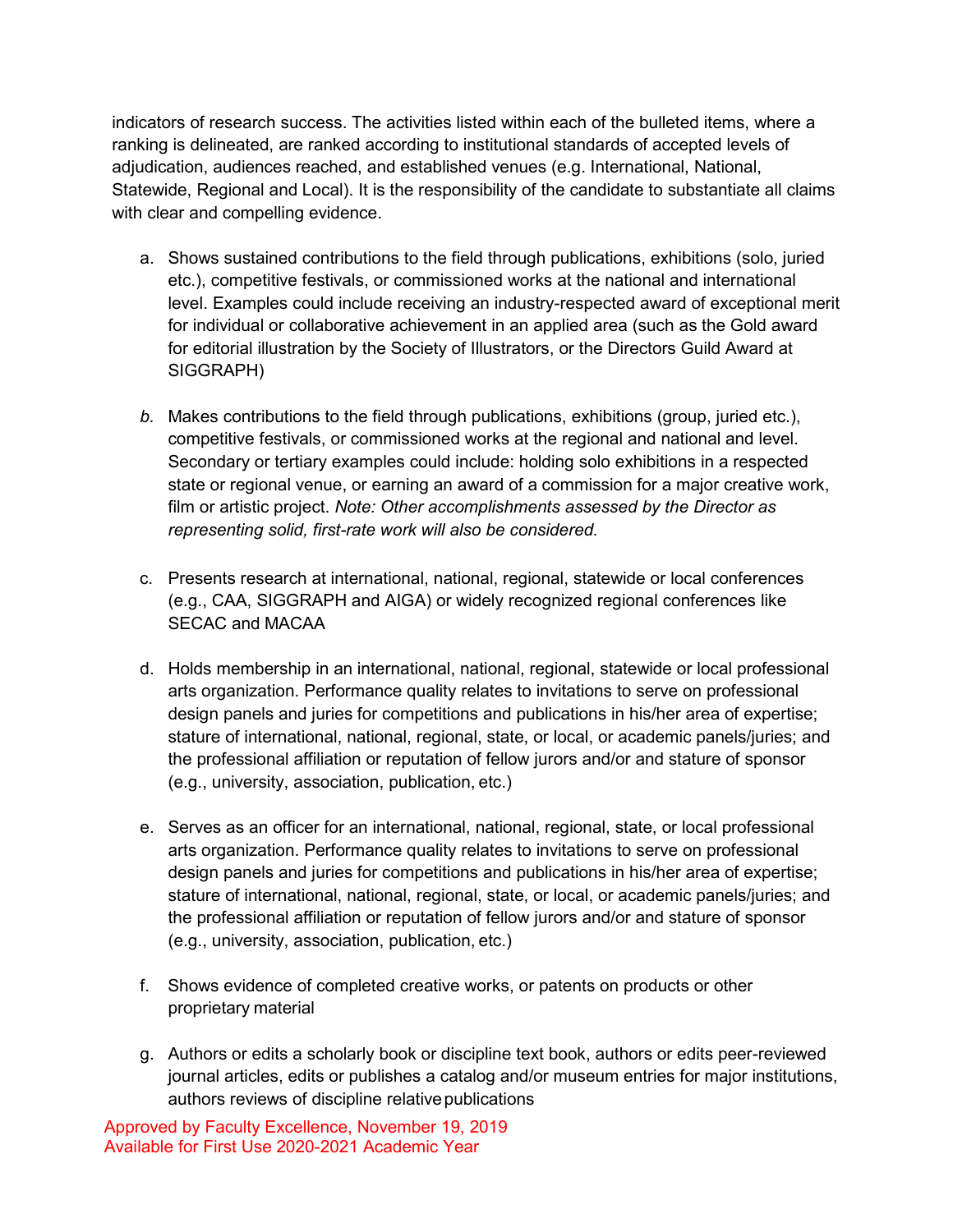- h. Actively participates with national and international industry-based organizations as a guest lecturer or professional consultant, paid or pro bono, in area of academic expertise. It is the company profile, not geographic location, that determines the significance of the industry, project, or activity
- i. Achieves multiple examples of awards for scholarship, successful grant applications, fellowships, reviews by highly-regarded authors or premier agencies within the industry, and invited lectures at the national and international level
- j. Participates in professional competitions and/or exhibitions: performance quality relates to stature of sponsor (international, national, regional, statewide, or local), number selected/number entered, jurors, reputation, and critical reviews
- k. Reproduces work in publications and online. Performance quality relates to stature of publication (refereed/non-refereed; international, national, regional, statewide, or local distribution, area of scholarship), context of coverage (feature article, documentationof exhibition), and critical reviews
- l. Receives client testimony. Performance quality relates to the stature of client; scope of project; and level of critical review of the work by the client (these should not be general letters of recommendation but serious critiques by clients about the faculty member's work in relation to other proponents in the field and the real value of the work to the company). While such testimony may be part of the dossier of the candidate whose scholarship is in professional practice, it cannot serve as the only evidence. Clients should not be contacted without the candidate's permission
- m. Gives lectures or receives invitations to present. Performance quality relates to sponsor and audience (community, university, association), scope of presentation participation (delivering a paper, portfolio presentation), and critical reviews
- n. Earns grants and sponsored projects. Performance quality relates to development of research proposals, securing of funding, ability to engage graduate students, project execution, and critical evaluation
- o. Publishes works. Performance quality relates to stature of publication, national distribution, area of scholarship, and scope of work (abstract/article, etc.)
- p. Receives citations. Performance quality relates to frequency with which the candidate's research work is cited or serves as a platform for anotherresearcher
- q. Participates in reviews of proposals/editorial boards. Performance quality relates to invitations to the candidate to serve on professional panels that review proposals for funding or editorial boards for publications in his/her area of expertise/scope ofwork,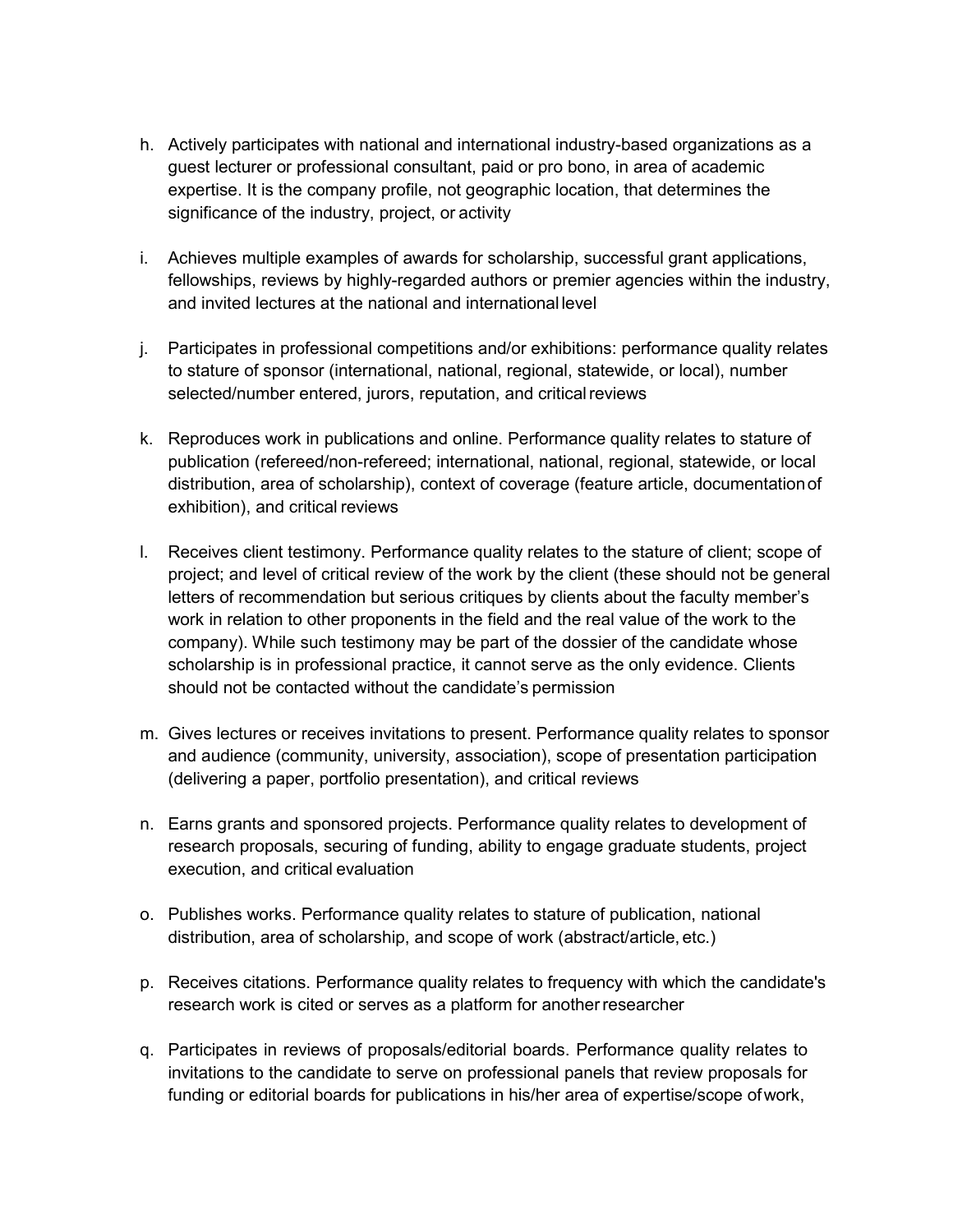stature of the funding organization or publication/status of the authors being reviewed (graduate student/professional), and fellow reviewers' reputations

- r. Shows consistent evidence of progress toward a creative work, publicationof a book or journal article, grant applications, development of a chapter or essay within an edited text, or editing a text, publication of a catalog or museum entry, publishing reviews of discipline relative publications
- s. Participates/presents on a panel or screening of work in progress at a professional meeting, conference, or festival
- t. Learns and uses new technology or software related to creative work or researchskills
- u. Receives a UCF Research Incentive Award (RIA)

## **Architecture**

Evidence of performance in the area of research/creative work/practice in Architecture can be exhibited through: the publication of books; the publication of articles in refereed journals; electronic publication in a refereed context; papers read at established industry-respected conferences; the generation of new knowledge through theoretical/basic research; and solving problems through applied research. Acknowledgment of research/creative works may include published citations and/or reviews about architecture projects, publications, or exhibits. Additional acknowledgment may be exemplified by being featured as a subject for a published article or having works included in an exhibition catalogue, invitational exhibition, or traveling exhibition or the publication of articles in other journals, newspapers, etc.

### Funded and Non-Funded Research*:*

Candidates are expected to have assumed leadership in establishing, conducting, and disseminating research and engaging others in research activity. Participants in funded research activity must be able to demonstrate successful completion of the research activity, reporting of this activity, and an ability to engage other faculty and/or students in this activity as appropriate. It is expected that research findings, knowledge gained, conclusions, etc., will be disseminated through the publication of books, articles, reports, papers, lectures, and other communications.

### Independent Research*:*

All candidates must show evidence of having engaged in independent research activity associated with their particular field, their professional interest, or teaching. It is expected that such research will be done in both a scholarly and professional manner. The candidate must show evidence of continued intellectual growth through participation in formal continuing education programs, professional meetings, symposia, seminars, lectures, travel, self-study, etc.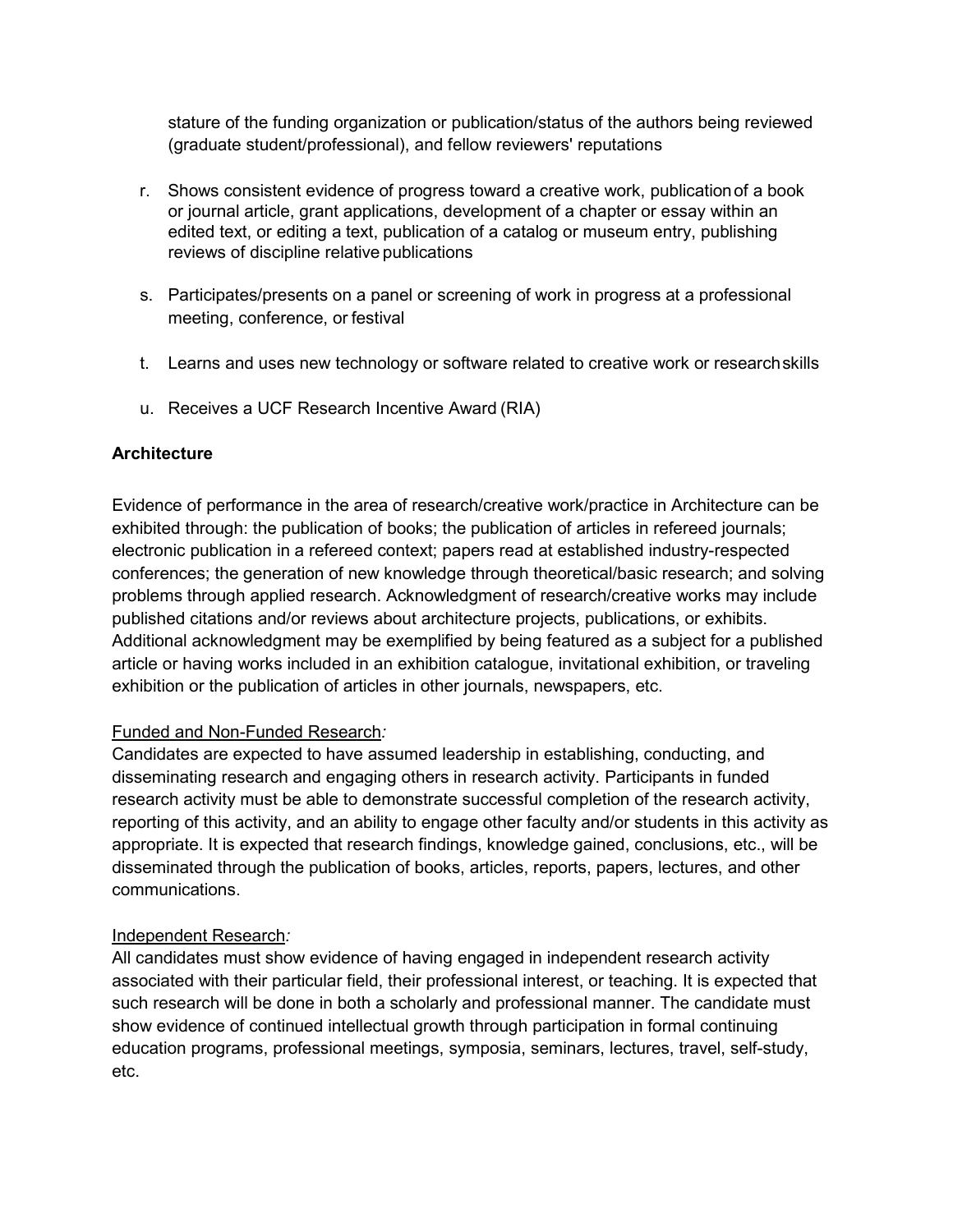## Professional Practice/Consulting (If Engaged):

The process of obtaining commissions for building projects is a strenuous form of peer review that is at least as rigorous and competitive as that encountered in the referee process for review of publications. The design process is a creative, synthetic process that combines the state-of-the-art in approach, technology, human values, and community service that is exemplary as a mode of inquiry in its discipline and execution. The products of this process have historical, theoretical, technological, and social significance that places the making of architecture as one of the primary modes of expression and growth in cultural histories. Recognition of the importance of the rigorous, critical review of architectural thought that the realm of practice offers as a form of scholarship is essential to the growth of architecture as a discipline. Evidence of performance in the area of licensed professional practice and consulting can be exhibited through: building design which advances the state-of- the-art, either theoretically or technically, and/or exhibits high design quality; buildings designed and constructed; design awards given by professional organizations or journals at the local, regional, national, or international level; designs published in professional journals, the popular press, or electronically; competitions entered and won; and creative work in related disciplines.

### Design Competitions, Pro Bono, and Unbuilt Design Work (If Engaged):

The pursuit of scholarship in architectural design through unbuilt projects, installations, smallscale projects, or design competition entries may be an important form of research for some faculty. There is a difficulty in obtaining recognition for this work as a series of experiments that actually compose a research agenda because there are few outlets available for peer review and publication. A review of the candidate's design portfolio confirming the significance of this work is necessary so that an equivalent level of rigor is established relative to others in the university community.

# Related Work (If Engaged):

Evidence may be established by the formal recognition of other related work in invitational or juried art shows, museums, or galleries. Local or regional exhibitions or art shows, which do not enjoy a national or international reputation, will be considered as contributing to potential.

The following list is not rank-ordered, equally weighted, or exhaustive. Moreover, in cases where a ranking is delineated in a given category or line item, activities are ranked according to institutional standards of accepted levels of adjudication, audiences reached, and established venues (e.g. International, National, Regional, Statewide and Local). It is the responsibility of the candidate to substantiate all claims with clear and compelling evidence.

- a. Receives internationally or nationally competitive fellowship, grant, or award of distinction and multiple regional, statewide, or local competitive fellowships, grants,or awards of distinction (and/or several significant UCF "In-House" grants)
- b. Receives critical recognition for creative works in established print/digital venues of distinction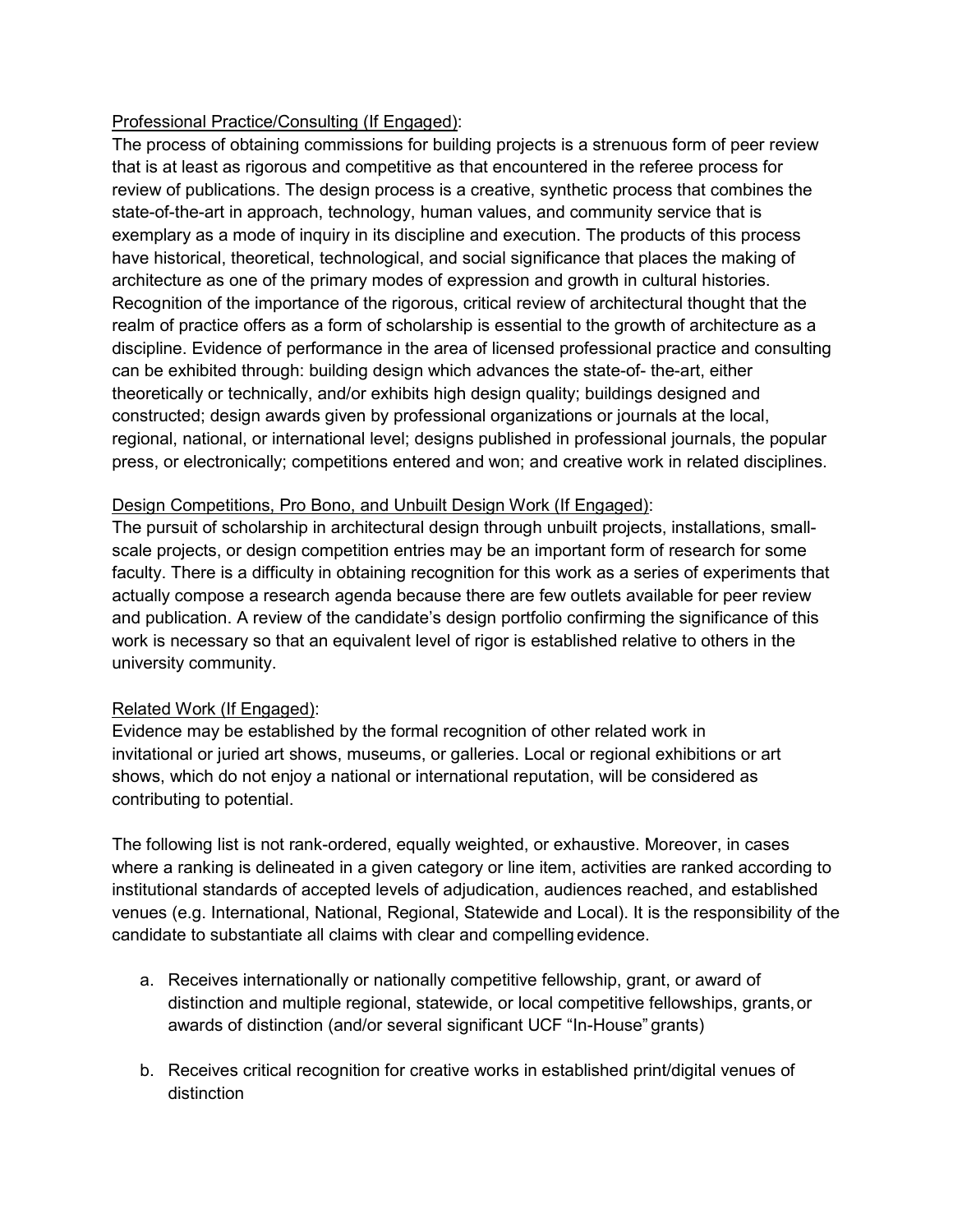- c. Provides evidence for having acquired exhibition/representation in a galleryof international, national, regional, or statewide venue of distinction
- d. Conducts solo exhibition and/or participated in noteworthy two or three person invitational exhibitions at international, national, regional, or statewide venues of distinction
- e. Establishes exhibition record as evidenced by numerous distinguished, competitive international or national juried or curated group exhibitions
- f. Receives a public artwork commission (international, national, regional, or statewide in scope)
- g. Curates an exhibition for an international, national, regional, or statewide venueof distinction
- h. Publishes articles or abstracts (e.g., for publication, for conference panels, etc.)
- i. Submits successful proposals for grants at international, national, regional, or statewide level (PI or Co-PI)
- j. Actively engages in leadership in aprofessional organization within the discipline
- k. Sustains contributions and active participation in the presentation of research atmajor national and international conferences
- l. Shows evidence of progress toward publication of a book or journal article, development of a chapter or essay within an edited text, or editing atext
- m. Publishes catalogs, museum entries, and/or reviews of discipline-relatedpublications
- n. Actively participates in national and international archival or collections research, the curation of national or international exhibitions, and presentation of research on panels and as guest lecturer at the national and international level
- o. Earns awards for scholarship, successful grant applications, fellowships,positive reviews, and invited lectures at the national and international level
- p. Participates in national and international archival or collections research, the curation and care of a public art collection to include significant grant writing, stewardship policy research or practice, etc.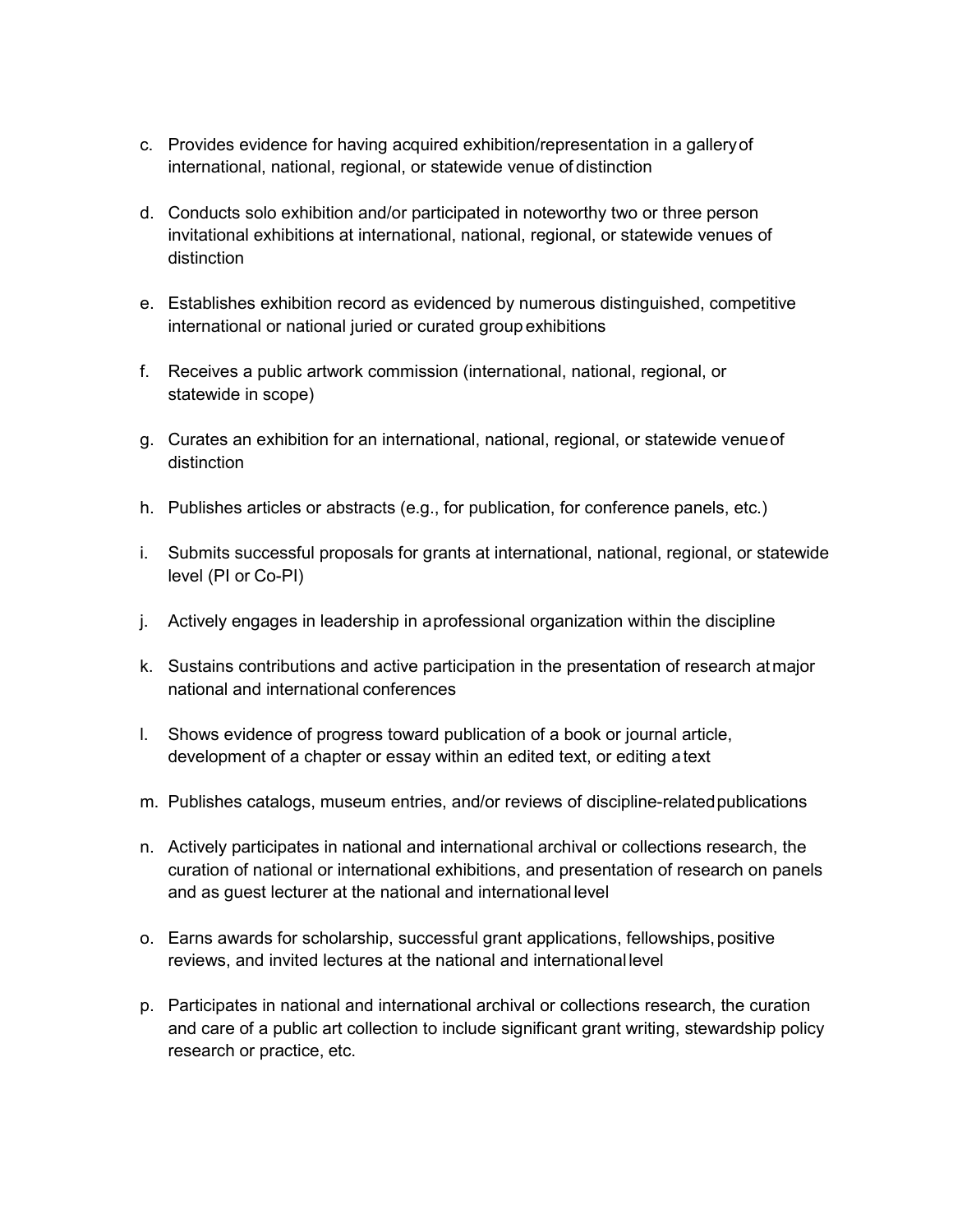- q. Provides evidence for having acquired exhibition/representation in aregional, statewide, or local gallery (or other discipline-appropriate venue)
- r. Achieves emerging but not established exhibition record as evidenced by numerous competitive international or national juried or curated groupexhibition
- s. Exhibits in juried or curated exhibitions of statewide, regional, or local venue (or other discipline-related venues of merit)
- t. Conducts solo exhibition in a regional, statewide, or local venue and/or participates in group exhibitions (juried, curated, or invited) at international, national, regional, or statewide venues
- u. Receives a commission for a public artwork (regional, statewide, or local in scope)
- v. Receives recognition for creative works/practice inestablished print/digital venues of distinction
- w. Submits articles or abstracts (i.e., for publication, for conference panels, etc.)
- x. Submits proposals for regional, statewide, local, or in-house grants (PI orCo-PI)
- y. Publishes an article in a discipline-related regional, statewide, or local venueof distinction
- z. Participates in professional organizations within thediscipline
- aa. Contributes to the field through publications and conference presentations at local, statewide, and regional level
- bb. Participates in the presentation of research at local, statewide, and regional conferences
- cc. Provides evidence of progress toward publication of a book or journal article, development of a chapter or essay within an edited text, or editing a text publication of a catalog or museum entry, published reviews of discipline-related publications
- dd. Receives a UCF Research Incentive Award (RIA)

### **Evaluation Criteria**

The annual evaluation process may necessarily have some variance due to the School's academic diversity, as it is impossible to list every possible activity appropriate for its faculty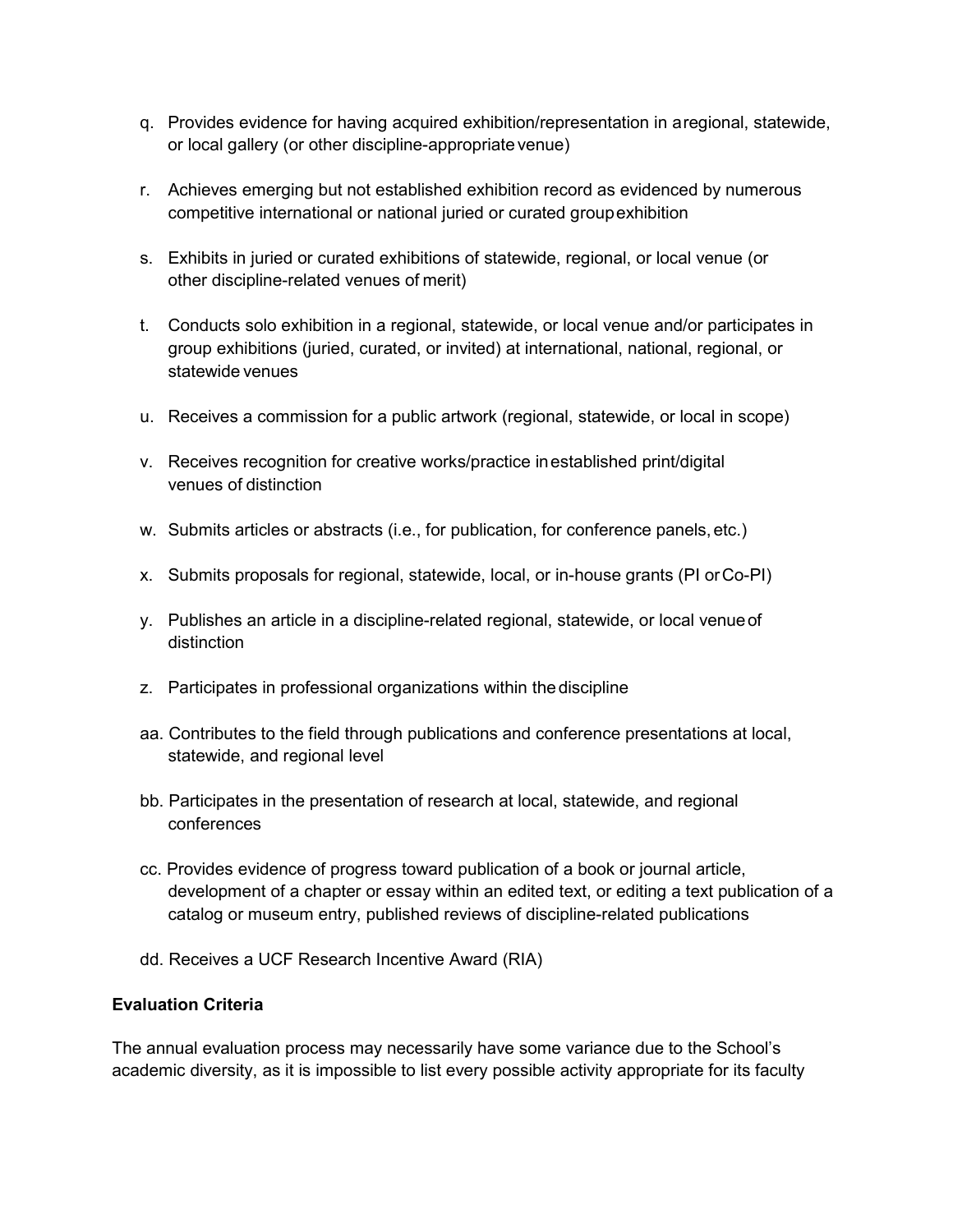members. As a result, faculty members may engage in activities not discussed herein, but have the burden of demonstrating their appropriateness to their research or creative agenda.

In the Faculty Annual Report, a faculty member will classify work in the following categories:

- works-in-progress (with milestones)
- completed works
- works submitted for review
- accepted works
- disseminated works

The quality of faculty work is indicated by peer/external review. The quantity of work should be commensurate with the total percentage assigned in the Annual Assignment Document.

A faculty member's research and creative activity are evaluated using the following categories: Unsatisfactory, Conditional, Satisfactory, Above Satisfactory, or Outstanding.

### Unsatisfactory:

Fails to show significant improvement following a previous evaluation of *Conditional*. In rare instances where evidence of egregious deficiencies can be documented an *Unsatisfactory*  rating may be given when first identified.

### Conditional:

Fails to achieve a *Satisfactory* rating. This evaluation is given when deficiencies are first noted. The evaluator will consult with the faculty member and develop a plan to remedy identified deficiencies during the next evaluation period. *NOTE: Typically performance that is less than Satisfactory will be given a rating of Conditional in the first year and Unsatisfactory in subsequent years.* However, as noted above, in rare instances where evidence of egregious deficiencies can be documented an Unsatisfactory rating may be given when first identified.

#### Satisfactory:

The following list provides examples of the kinds of accomplishments expected. This list is not rank-ordered, equally weighted, or exhaustive. To achieve a *Satisfactory* rating the faculty member undertakes activities such as the following:

- a. Demonstrate progress toward completion of scholarship or creativework
- b. Contribute to the preparation and submission of a grant proposal and/or professional proposal for research or creative work
- c. Participate in a course, professional meeting, or workshop that furthers the improvement of a creative work or research
- d. Participate in and/or perform at venues appropriate to thediscipline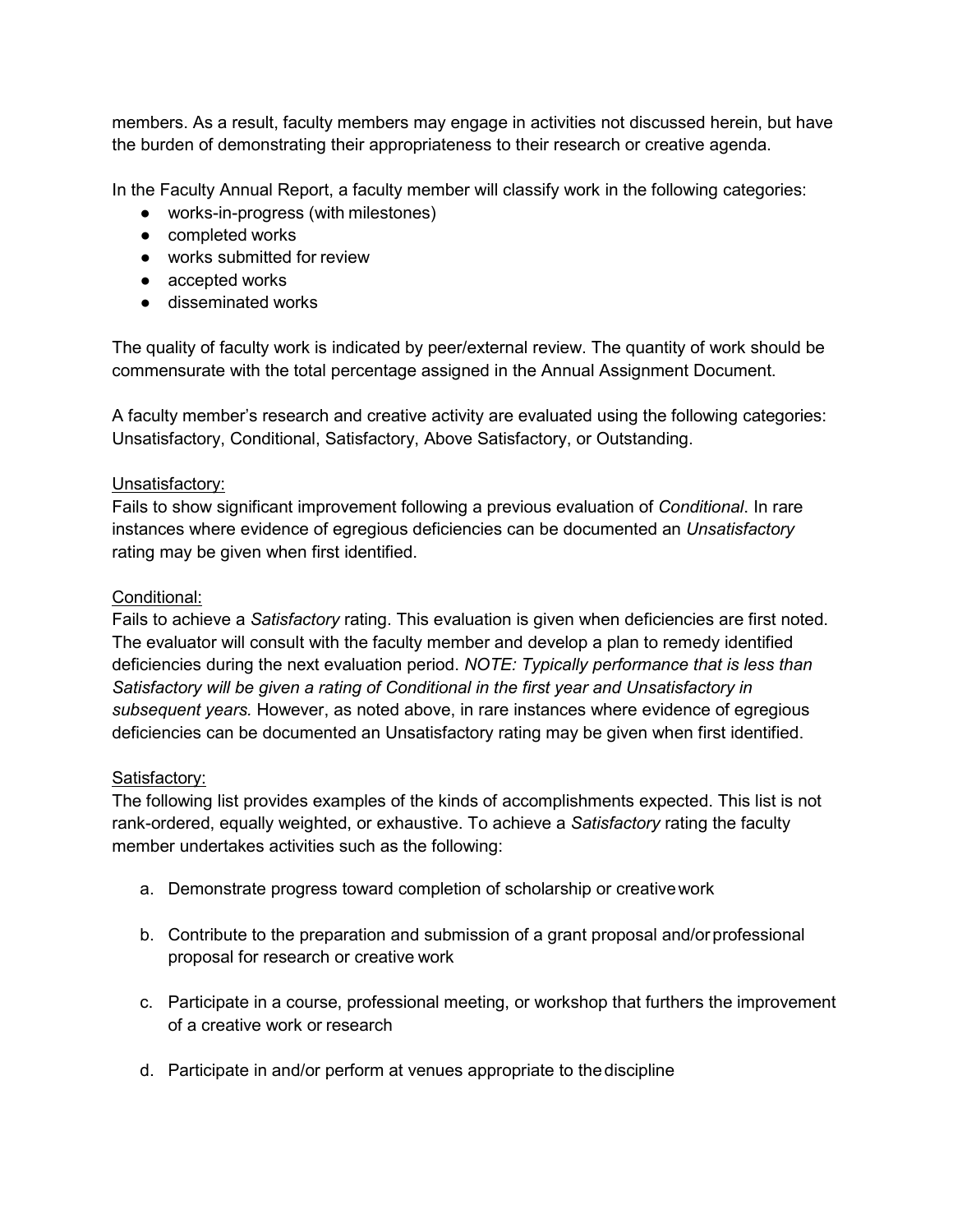e. Participate in and attend meetings of a discipline-related professional or academic association

## Above Satisfactory:

To achieve *Above Satisfactory,* the faculty member must exceed the criteria required for a *Satisfactory* rating (as listed above) by engaging in the activities outlined below. This list is not rank-ordered, equally weighted, or exhaustive:

- a. Demonstrates substantial progress toward completion of scholarship or creative work that has not yet received recognition. The faculty member must provide the appropriate documentation. Criteria include, but are not limited to:
	- 1. Reaching accepted milestones beyond that achieved in the previousevaluation period (e.g., the finishing of or multiple drafts of screenplay or book, completed principal photography, multiple editorial cuts)
	- 2. Unusual size and/or complexity of project
- b. Completes a scholarly or creative project that has previously been listed as a work-inprogress
- c. Disseminates work in a peer-approved venue at the regional or state level that results from special/juried invitation or peer review sponsored by:
	- 1. Academic, commercial, or professional presses, publishers, etc.
	- 2. University or commercial galleries, museums, and media art centers
	- 3. Professional meetings, conferences, competitions, etc.
	- 4. Media companies, electronic media including commercial and/or public television, cable, satellite systems and internet, etc.
	- 5. Recognized arts or media organizations, festivals, competitions, retrospectives, etc.
- d. Serves as a consultant to government, industry, community, non-governmental organizations, professional, or educational agency in an area related to one's areaof expertise
- e. Serves as principal researcher, investigator, or project director in the preparation and submission of a grant proposal
- f. Makes a presentation or serves as a panelist at professional conference, symposia, etc.

# Outstanding:

To achieve *Outstanding,* the faculty member must exceed the criteria required for an *Above Satisfactory* rating (as listed above) by engaging in the activities outlined below. This list is not rank-ordered, equally weighted, or exhaustive: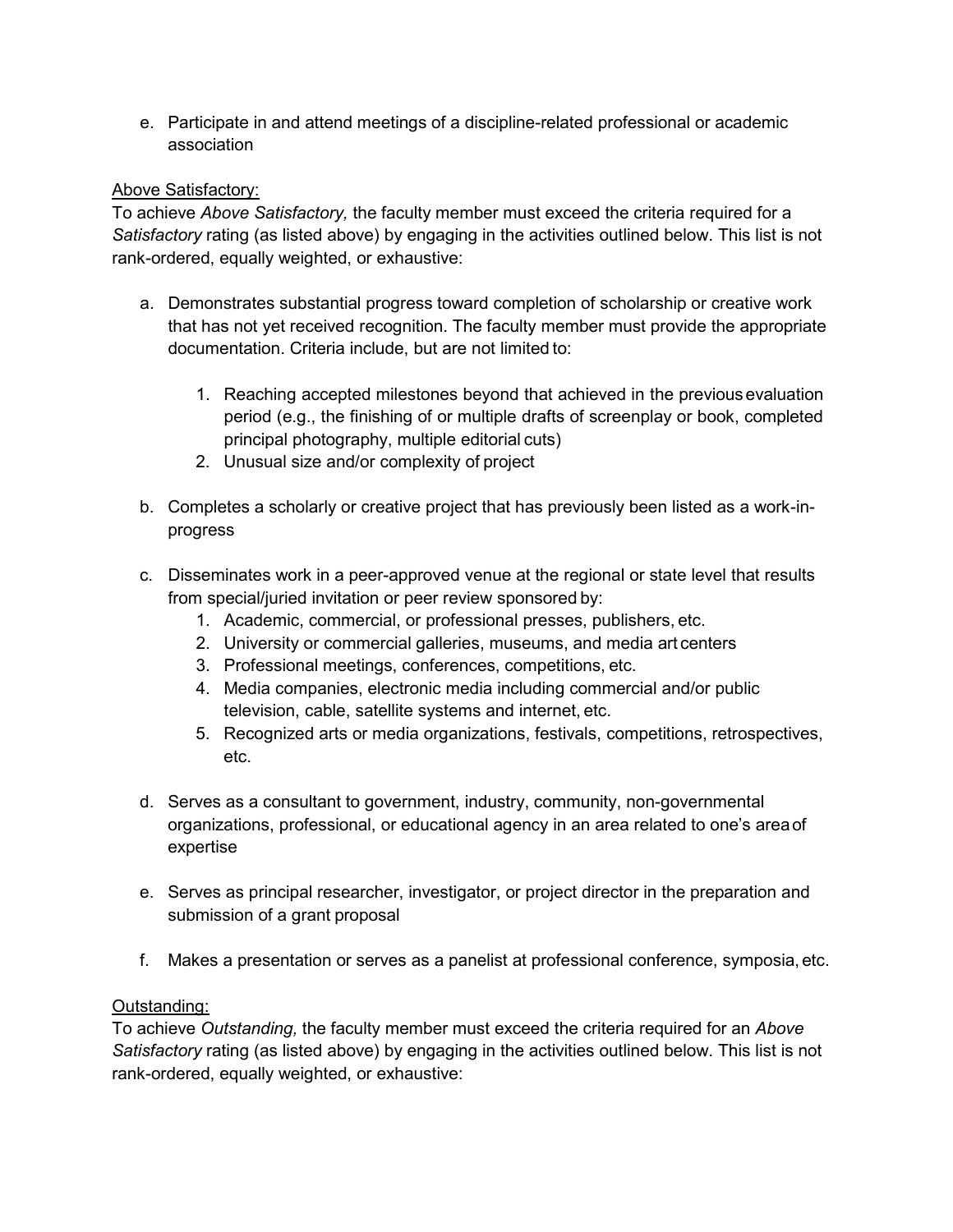- a. Achieves recognition for scholarship or creative work at the international, national or state level. Criteria include, but are not limited to:
	- 1. Funding for project (e.g. grant, investor commitment, donation, talent/crew work on a donated or deferred basis, in-kind donations)
	- 2. Commission for creative work in a key role (e.g. writer, director, producer, director of photography, editor)
	- 3. Award, Fellowship, or Residency
- b. Disseminates work in a peer-approved venue at the international, national or regional level that results from special/juried invitation or peer review sponsoredby:
	- 1. Academic, commercial, or professional presses, publishers, etc.
	- 2. University or commercial galleries, museums, and media art centers
	- 3. Professional meetings, conferences, competitions, etc.
	- 4. Media companies, electronic media including commercial and/or public television, cable, satellite systems and internet, etc.
	- 5. Recognized arts and media organizations, festivals, competitions, retrospectives, etc.
- c. Disseminates research findings or a technical report in an area related to one's area of expertise resulting from a consultation to industry, community, non-governmental organization, professional, or educational agency
- d. Makes a keynote or featured presentation at an esteemed Regional, National, or International conference in the faculty member's discipline

# **SECTION 3: SERVICE AND PROFESSIONAL DEVELOPMENT**

The Collective Bargaining Agreement (CBA) describes public service as activities that extend professional or discipline-related contributions to the community; the State, including public schools; and the National and International community. This public service includes contributions to scholarly and professional organizations, governmental boards, agencies, and commissions that are beneficial to such groups and individuals. Service also includes participation in the governance processes of the University through significant service on committees, councils, and senates, beyond that associated with the expected responsibility to participate in the governance of the University through participation in regular SVAD or CAH meetings. The following lists of activities are not rank-ordered or exhaustive, and provide examples of the kinds of accomplishments expected.

# Unsatisfactory:

Fails to show significant improvement following a previous evaluation of *Conditional*. In rare instances where evidence of egregious deficiencies can be documented, and *Unsatisfactory*  rating may be given when first identified.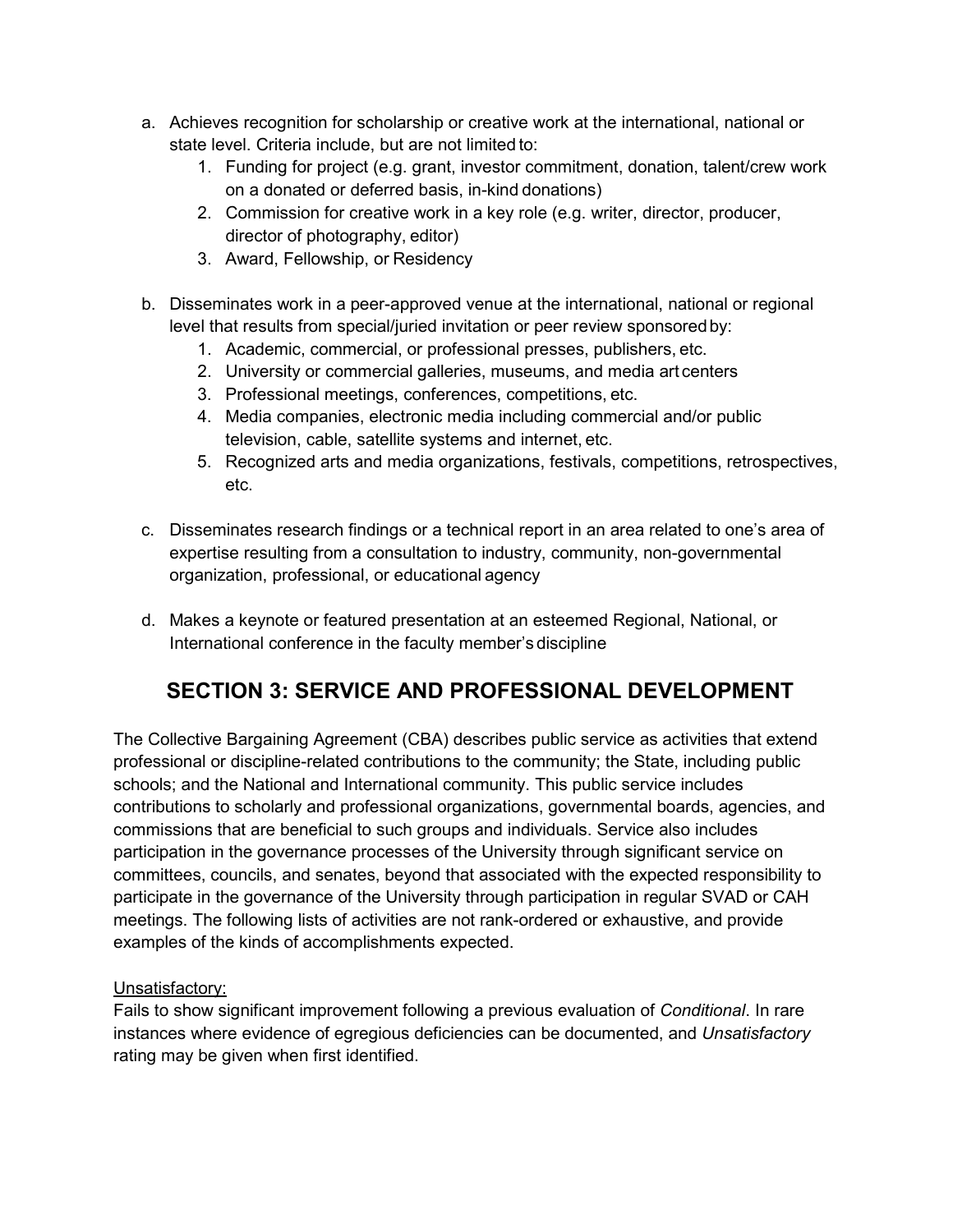# Conditional:

Fails to achieve a *Satisfactory* rating. This evaluation is given when deficiencies are first noted. The evaluator will consult with the faculty member and develop a plan to remedy identified deficiencies during the next evaluation period. *NOTE: Typically performance that is less than Satisfactory will be given a rating of Conditional in the first year and Unsatisfactory in subsequent years.* However, as noted above, in rare instances where evidence of egregious deficiencies can be documented, a rating of Unsatisfactory may be given when first identified.

# Satisfactory**:**

The following list provides examples of the kinds of accomplishments expected. It is not rankordered, equally weighted, or exhaustive. To achieve *Satisfactory*, the faculty member must engage in the kinds of activities listed below: (with adequate corresponding documentation for each claim):

- a. Carries out service activities in at least one of the following categories to fulfill the percentage of full-time as specified in the faculty member's Assignment of Duties
- b. Serves as a member on any SVAD, CAH, or UCF committee
- c. Serves the community by providing professional services such as lectures, seminars, serving as a judge for competitions to a local group, organization, or school; serves as moderator at a local conference/convention
- d. Serves the community by participating on a committee or board as an officer for a local organization (profession-related service)
- e. Serves the profession by reviewing a manuscript for a professional journal or by participating as a juror for an art exhibition
- f. Involves students in community projects related to academic area
- g. Demonstrates multiple participations under any one of the five service categories represented in criteria above (e.g., membership service on several SVAD, CAH,or University committees)
- h. Otherwise demonstrates satisfactory academic service to the University, community, or profession

# Above Satisfactory:

To achieve *Above Satisfactory,* the faculty member must exceed the criteria required for a *Satisfactory* rating (as listed above) during the academic year, and demonstrate equivalent performance in two or more of the activities outlined below (with adequate corresponding documentation for each claim) at an exemplary level. It is not rank-ordered, equally weighted, or exhaustive: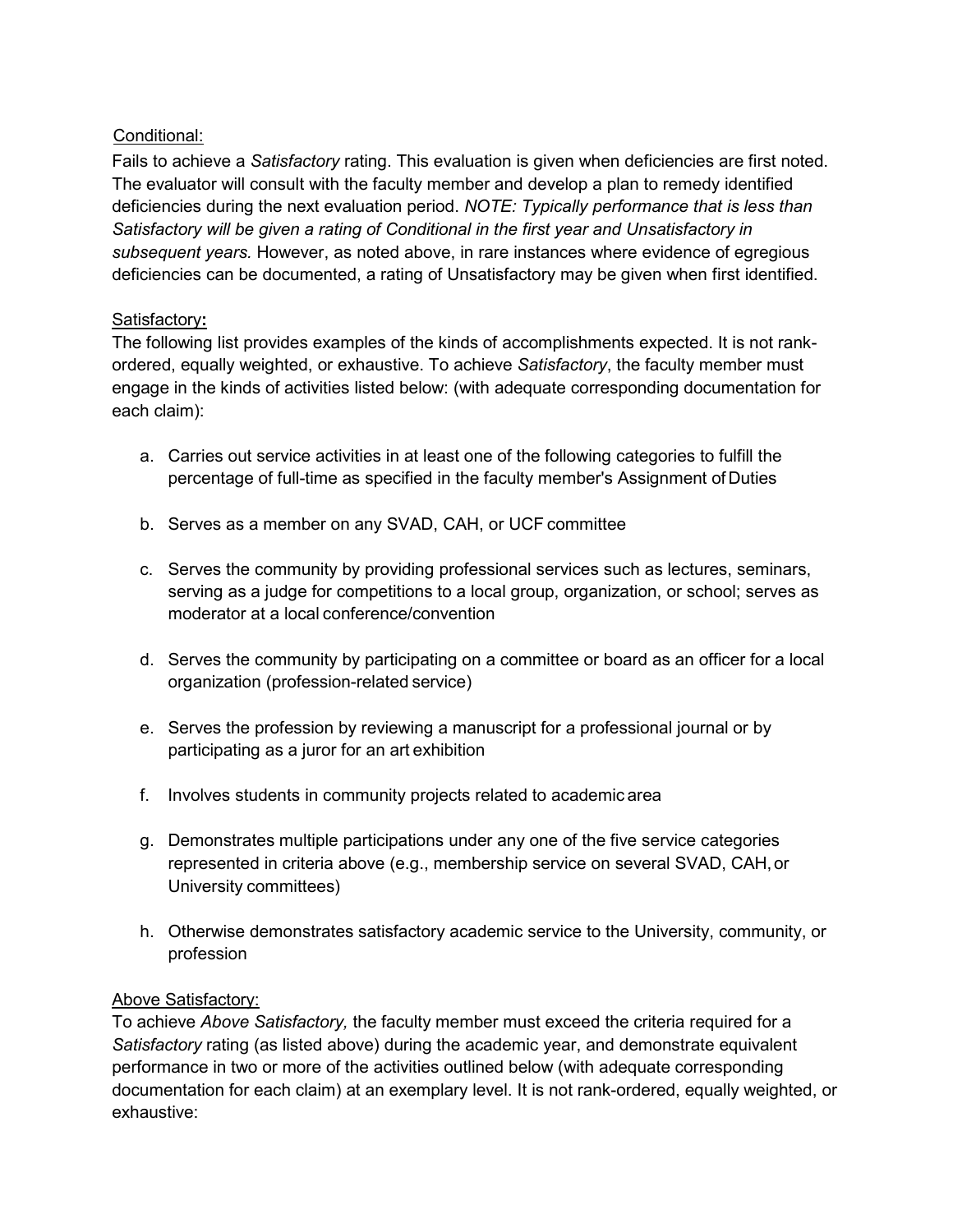- a. Serves as a reviewer for a research manuscript for a National or International journals, grant proposals or competitions within the Schools-creativedisciplines
- b. Serves as an invited consultant (non-paid) or spokesperson for a State or National organization
- c. Serves the community by providing professional services (lectures, seminars, serving as a judge for art competitions or shows, etc.) to a Regional group, organization, school; or serves as moderator at a Regional convention
- d. Serves as a committee member of a regional organization
- e. Serves as Chair of a SVAD, CAH, or UCF-level committee
- f. Coordinates a substantial activity within one of SVAD's areas (e.g., architecture,art, and/or emerging media) or a studio-driven area with substantial equipment responsibilities (e.g., ceramics, computer labs, photography, sculpture)
- g. Serves as moderator of a regional, state, or national convention; workshop; or seminar
- h. Significant academic service to a charitable/non-profitorganization
- i. Advises or sponsors a student organization whose mission is part of the SVAD academic program
- j. Otherwise demonstrates above satisfactory service to the University, community, or profession

### Outstanding**:**

To achieve *Outstanding,* the faculty member must exceed the criteria required for an *Above Satisfactory* rating (as listed above) during the academic year, and demonstrate equivalent performance in at least one of the activities outlined below (with adequate corresponding documentation for each claim) at an exemplary level. It is not rank-ordered, equally weighted, or exhaustive:

- a. Serves as a principal officer, editor of a professional journal or popular magazine, meeting organizer, or chair of a major committee for a international, national, state-level organization
- b. Receives public recognition for outstanding service to the University, community, or profession
- c. Conducts a workshop or seminar for a national, regional, or state-level professional organization, etc.